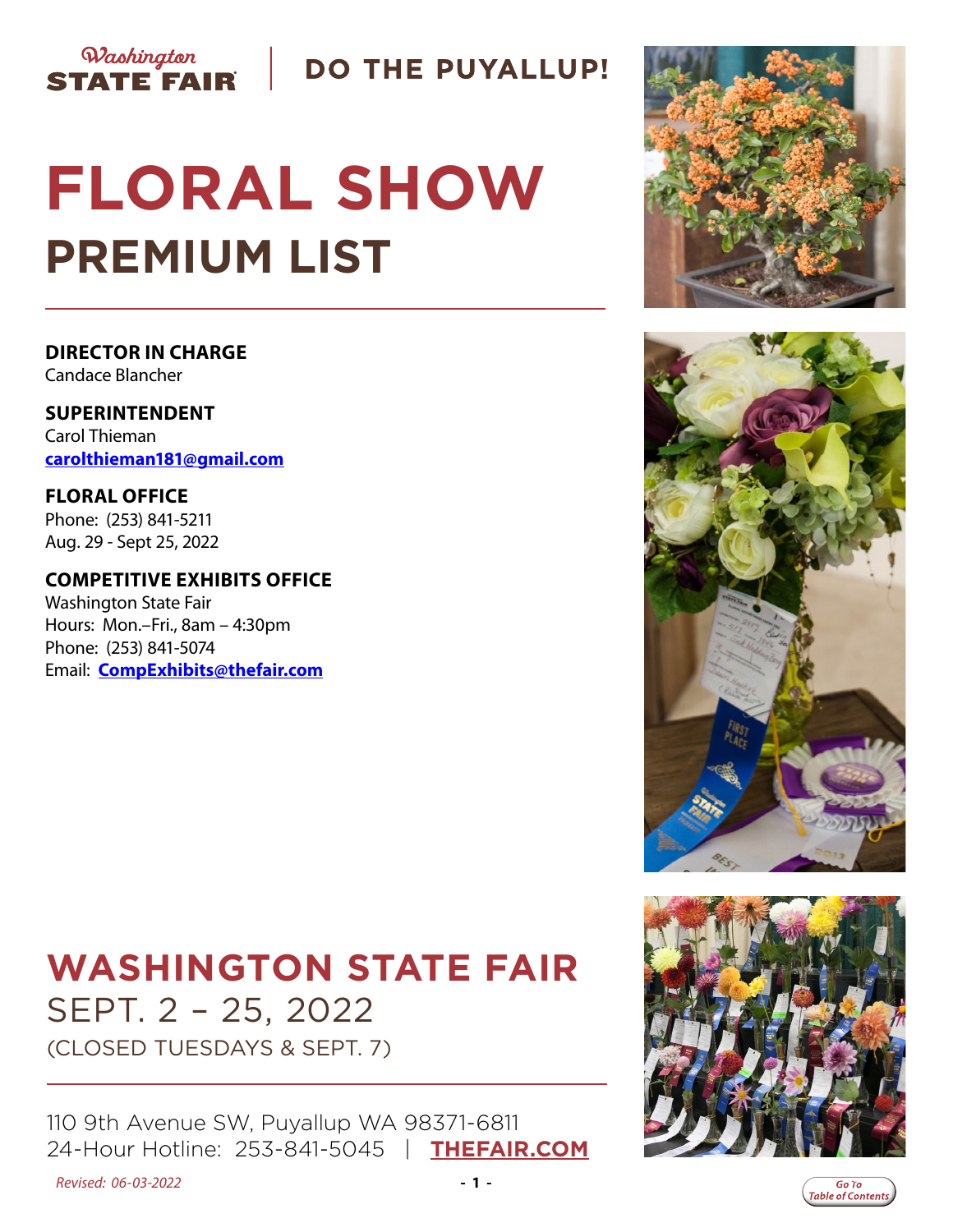## **2022 FLORAL SHOW CALENDAR**

<span id="page-1-0"></span>**All ENTRY DROP OFF 6AM – 8:45AM, UNLESS SPECIFIED OTHERWISE**

**DURING FAIR ALL VEHICLES MUST BE OFF THE GROUNDS BY 8:45AM –** *NO EXCEPTIONS*

| <b>SUN</b>                                                                                                                                                                                                                                     | <b>MON</b>                                                                                                   | <b>TUE</b>                   | <b>WED</b>                                                                                                                                               | <b>THU</b>                                                                                                                                        | <b>FRI</b>                                                                                                                                   | <b>SAT</b>                                                                                          |
|------------------------------------------------------------------------------------------------------------------------------------------------------------------------------------------------------------------------------------------------|--------------------------------------------------------------------------------------------------------------|------------------------------|----------------------------------------------------------------------------------------------------------------------------------------------------------|---------------------------------------------------------------------------------------------------------------------------------------------------|----------------------------------------------------------------------------------------------------------------------------------------------|-----------------------------------------------------------------------------------------------------|
| <b>AUG. 28</b>                                                                                                                                                                                                                                 | <b>AUG. 29</b>                                                                                               | <b>AUG. 30</b>               | <b>AUG. 31</b>                                                                                                                                           | <b>SEPT. 1</b>                                                                                                                                    | SEPT. 2                                                                                                                                      | SEPT. 3                                                                                             |
|                                                                                                                                                                                                                                                | <b>Online Entry</b><br>Registration<br>due by 10pm<br>(see page 4)                                           |                              | <b>EARLY DROP OFF</b><br>for 1st shows<br>9am-3pm:<br>• Bonsai<br>• Fuchsias<br>• Patio Containers<br>• Mini Gardens<br>• Artistic Design<br>• Geraniums | <b>TODAY'S SHOWS:</b><br>1st shows for:<br>• Bonsai<br>· Patio Containers<br>• Mini Gardens<br>• 1st Artistic Design<br>• Fuchsias<br>• Geraniums | <b>OPENING DAY</b><br><b>OF FAIR</b><br><b>TODAY'S SHOW:</b><br>• 1st Cut Flower<br>Show<br><b>EARLY DROP OFF</b><br>• Orchids<br>6am-8:45am | <b>TODAY'S SHOWS:</b><br>• Professional Silk<br>• Professional Fresh<br>• 1st Orchid Show           |
| SEPT. 4                                                                                                                                                                                                                                        | SEPT. 5                                                                                                      | SEPT. 6                      | <b>SEPT. 7</b>                                                                                                                                           | SEPT. 8                                                                                                                                           | SEPT. 9                                                                                                                                      | <b>SEPT. 10</b>                                                                                     |
| <b>EARLY DROP OFF</b><br>• Indoor Plants<br>6am-8:45am<br><b>TODAY'S SHOWS:</b><br>• 1st Novice and<br>Open Rose Shows                                                                                                                         | <b>TODAY'S SHOWS:</b><br>• Indoor Potted<br>Plants<br>• 2nd Artistic<br>Design Show                          | <b>FAIR</b><br><b>CLOSED</b> | <b>FAIR</b><br><b>CLOSED</b>                                                                                                                             | <b>TODAY'S SHOWS:</b><br>• 1st Novice<br>and Amateur<br>Dahlia Shows<br>• Vase of Dahlia's<br>Contest                                             | <b>TODAY'S SHOW:</b><br>• 2nd Cut Flower<br>Show                                                                                             | <b>TODAY'S SHOW:</b><br>• 3rd Artistic<br>Design Show<br>Pick up pots from<br>1st show              |
| <b>SEPT. 11</b>                                                                                                                                                                                                                                | <b>SEPT. 12</b>                                                                                              | <b>SEPT. 13</b>              | <b>SEPT. 14</b>                                                                                                                                          | <b>SEPT. 15</b>                                                                                                                                   | <b>SEPT. 16</b>                                                                                                                              | <b>SEPT. 17</b>                                                                                     |
| <b>TODAY'S SHOWS:</b><br>2nd Novice and<br>Open Rose<br>Shows<br><b>EARLY DROP OFF</b><br>for 2nd Shows:<br>• Outdoor Patio<br><b>Containers</b><br>• Fuchsias<br>• Mini Gardens<br>• Geraniums<br>6am-8:45am<br>Pick up pots from<br>1st show | <b>TODAY'S SHOWS:</b><br>2nd shows for:<br>• Patio Containers<br>• Fuchsias<br>• Mini Gardens<br>• Geraniums | <b>FAIR</b><br><b>CLOSED</b> | <b>TODAY'S SHOW:</b><br>• 4th Artistic<br>Design Show                                                                                                    | <b>TODAY'S SHOW:</b><br>• 2nd Novice<br>and Amateur<br>Dahlia Shows<br>• Vase of Dahlia's<br>Contest                                              | <b>TODAY'S SHOW:</b><br>3rd Cut Flower<br>Show<br><b>EARLY DROP OFF</b><br>• Orchids<br>$6am-8:45am$                                         | <b>TODAY'S SHOWS:</b><br>• Jr. Floriculture<br>• 5th Artistic<br>Design Show<br>•2nd Orchid<br>Show |
| <b>SEPT. 18</b>                                                                                                                                                                                                                                | <b>SEPT. 19</b>                                                                                              | <b>SEPT. 20</b>              | <b>SEPT. 21</b>                                                                                                                                          | <b>SEPT. 22</b>                                                                                                                                   | <b>SEPT. 23</b>                                                                                                                              | <b>SEPT. 24</b>                                                                                     |
| <b>TODAY'S SHOW:</b><br>3rd Novice and<br>Open Rose Show                                                                                                                                                                                       | <b>TODAY'S SHOW:</b><br>• Open Dahlia<br>Show                                                                | <b>FAIR</b><br><b>CLOSED</b> | <b>TODAY'S SHOWS:</b><br>• 6th Artistic<br>Design Show<br>• NEW! Sunflower<br>Contest, see page<br>12 for details                                        | <b>TODAY'S SHOWS:</b><br>• 3rd Novice<br>and Amateur<br>Dahlia Shows<br>• Vase of Dahlia's<br>Contest                                             | <b>DISPLAY ONLY -</b><br><b>NO</b><br><b>COMPETITION</b>                                                                                     |                                                                                                     |
| <b>SEPT. 25</b>                                                                                                                                                                                                                                | <b>SEPT. 26</b>                                                                                              | <b>SEPT. 27</b>              | <b>SEPT. 28</b>                                                                                                                                          | <b>SEPT. 29</b>                                                                                                                                   | <b>SEPT. 30</b>                                                                                                                              | <b>OCT.1</b>                                                                                        |
| <b>LAST DAY</b><br><b>OF FAIR</b>                                                                                                                                                                                                              | Release of all<br>entries.<br>Exhibitors may<br>pick up ribbons,<br>8am-4:30pm                               |                              |                                                                                                                                                          |                                                                                                                                                   |                                                                                                                                              |                                                                                                     |

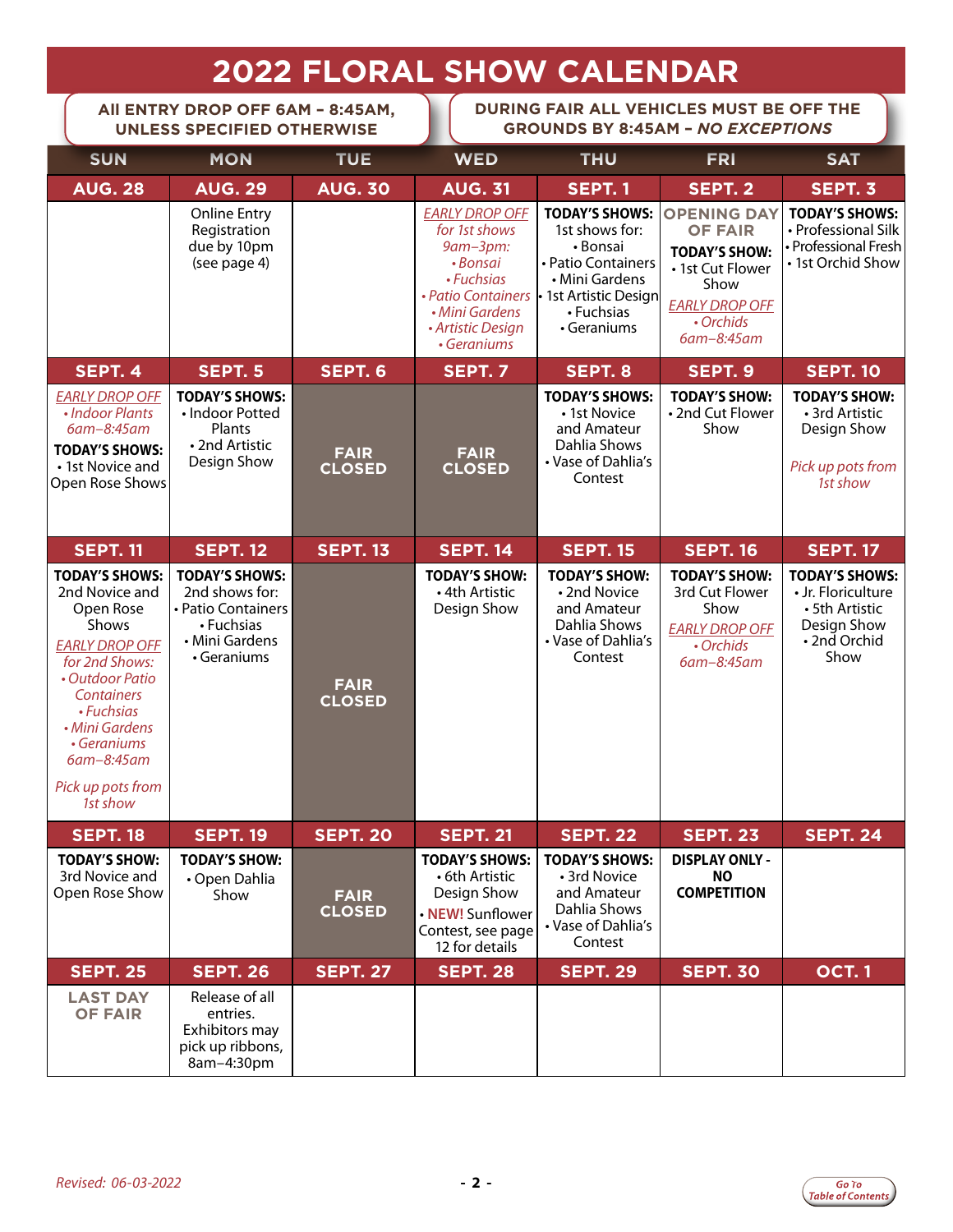## **CONTENTS**

| Links to important Fair Information  4   |
|------------------------------------------|
| Online Entry Registration Instructions 4 |
| Floral Department General Information5   |
|                                          |
|                                          |
|                                          |
|                                          |
| Professional Fresh Floral Design 10      |
|                                          |
|                                          |
|                                          |
|                                          |
|                                          |
|                                          |
|                                          |
| Mini Garden & Decorative Horticulture 20 |
|                                          |
|                                          |
|                                          |
|                                          |

## ATTENTION EXHIBITORS

**Everyone will get a new exhibitor number each year regardless if you have pre-registered. Please check with the information desk before you fill out your entry tags.**

## **NEW COMPETITION**

Wednesday, September 21 Sunflower Show

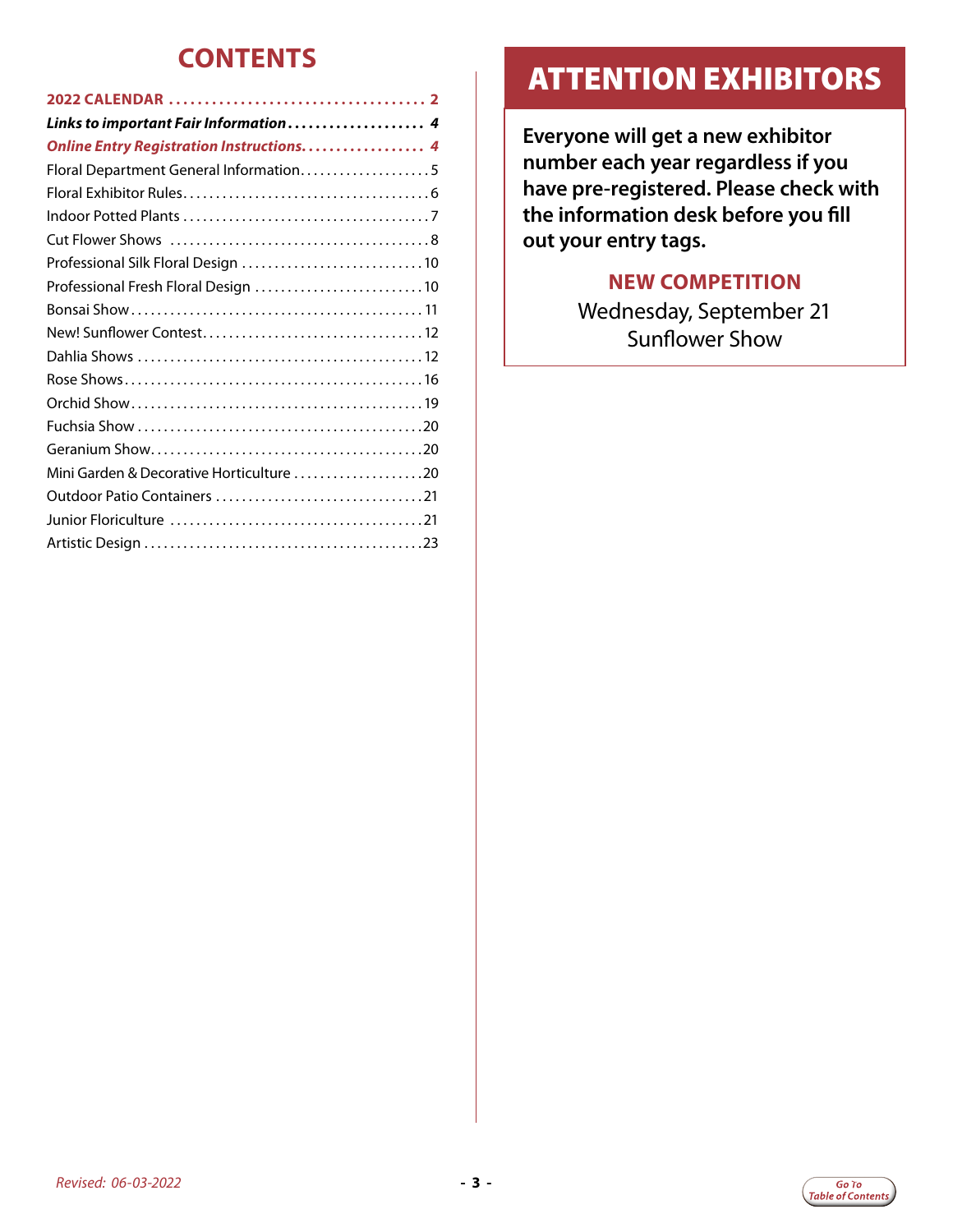<span id="page-3-0"></span>

## **DO THE PUYALLUP!**

## SEPT. 2 – 25, 2022 (CLOSED TUESDAYS & SEPT. 7)

By submitting an entry into The Fair, exhibitors agree to abide by all rules, regulations and entry requirements of The Fair and of the department(s) to which they are submitting their entries. It is important that exhibitors read and be familiar with the rules in this book, as well as the Departmental Exhibitors Rules and Regulations.

#### **Please click here:** [Enter a Competition](https://www.thefair.com/get-involved/competitive-exhibits/) **and scroll down to 'ADDITIONAL INFORMATION' to find:**

- **Departmental Exhibitors Rules and Regulations**
- **Vehicle Unloading Procedures**
- **Insurance Information**

*You may not find it necessary to print this entire Premium List. While we ask that you read and be familiar with the information in the Premium List prior to entry, please feel free to print just the pages you need*.

## *Mashington* **Conline Exhibitor** Online Exhibitor Registration Instructions

## **EXHIBITORS are asked to pre-register online before**

**bringing entries to The Fair.** Only **EXHIBITOR** Online Pre-Registration is needed, one registration per person. (Exhibitors will submit individual CLASS entry information for all entries upon bringing entries to The Fair.)

*Please read the complete rules, department and division descriptions, and entry information in this Premium List BEFORE bringing your entries to The Fair.*

#### Exhibitor/Entry Online Registration **is due by 10pm, Mon., August 29. NO FEE.**

**Exhibitor Online Pre-Registration:**

- Go to the **[ONLINE ENTRY REGISTRATION](https://wwf.fairwire.com/)** page *(available starting in May)*
- Click **Register** or **Sign In**
- Register using your First Name and Last Name and create a password *(write your password down or make sure it is something you will remember for future use).* Fill in requested information, *including email address.* Click **Continue**.
- *EXHIBITOR* Pre-Registration: Select **Department**: *Floral Show* Select **Division**: *Floral Pre-registration, Div. 554* Select **Class**: *class 001 - Pre-registration*
- When all your information is complete, click **Add Entry to Cart** and follow instructions to check out.

*Be sure to Check Out before the closing date listed for your classes; entries are not submitted to The Fair office until the check out process is complete.*

- Fill in "yes" at the statement to agree to all the terms and conditions of entry as defined in this Premium List.
- Click **Submit**.
- Please print and bring a copy of your online entry summary/receipt **with your entries** when you bring them to The Fair.
- For questions regarding online entry registration, contact: 253-841-5074, **[CompExhibits@thefair.com](mailto:CompExhibits%40thefair.com?subject=Floral%20Show)**

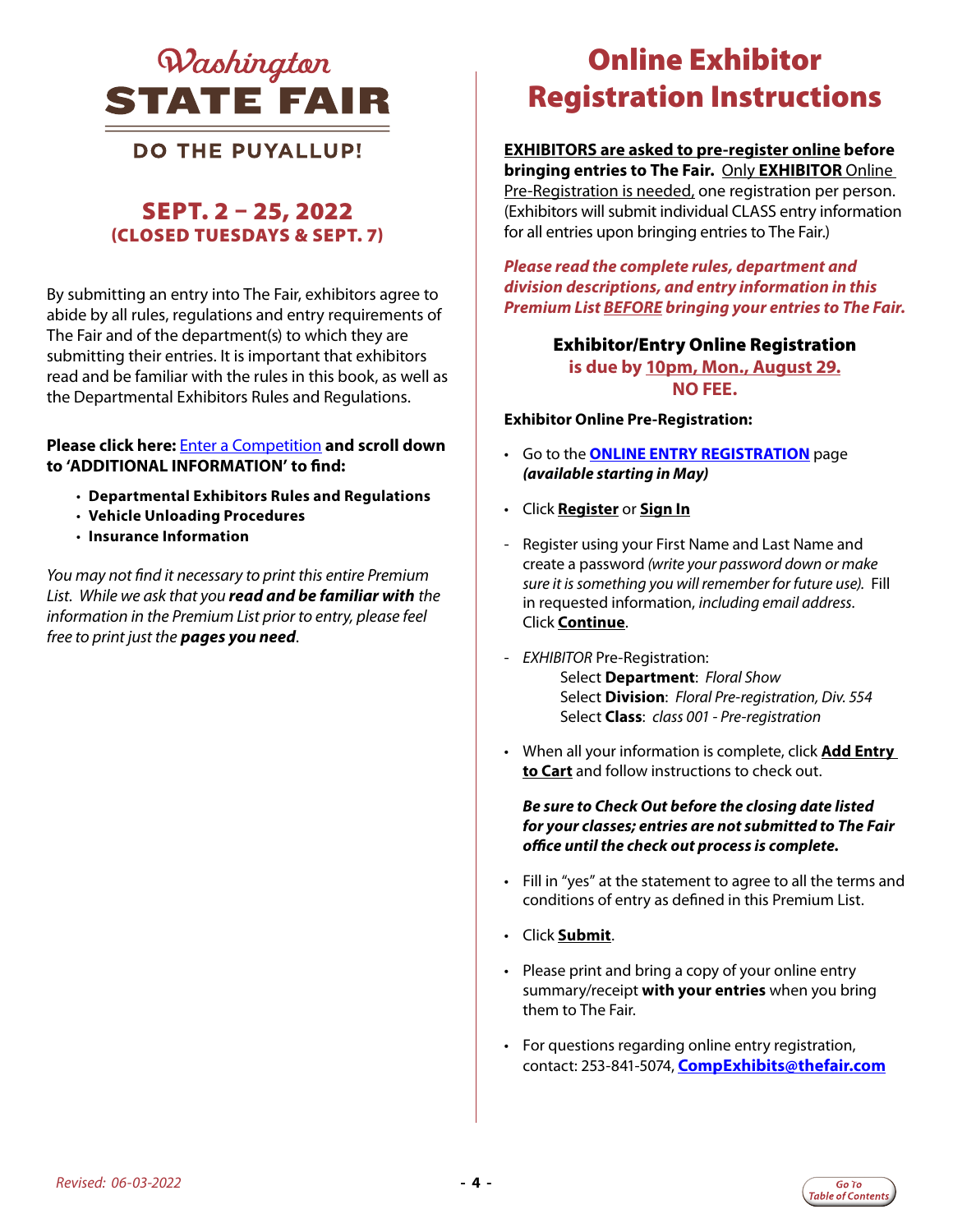## <span id="page-4-0"></span>FLORAL DEPARTMENT GENERAL INFORMATION

#### ONLINE PRE-REGISTRATION DUE

Monday, August 29, 10pm (See page 4 for instructions.)

ENTRIES FOR ALL DIVISIONS ARE RECEIVED 6AM – 8:45AM ON DAY OF SHOW UNLESS OTHERWISE NOTED

## *ALSO SEE CALENDAR ON PAGE 2.*

#### JUDGING BEGINS AT 10AM ON DAY OF SHOW

**Floral Building open to receive entries:**  *Morning's of* show: **6–8:45am** 

#### **Pedestrian traffic:**

Admitted free at Red Gate when bringing entries. No entry tickets are given. At Red Gate present your registration receipt with your entries for admission on day of show.

#### **Automobile traffic:**

*Prior to 8:30am*, enter at Service Gate (on 5th St. SW, off of 15th Ave. SW). The *Vehicle Unloading Procedures*  can be found on the Competitive Exhibits page on the website. Vehicles entering the grounds may be subject to search. Expect delays.

 Automobiles **WILL NOT BE ADMITTED TO THE GROUNDS AFTER 8:30AM**, except with special permission of Fair management. DURING FAIR ALL VEHICLES MUST BE OFF THE GROUNDS BY 8:45AM OR THEY WILL BE TOWED.

## EXPLANATION OF TERMS

Terms used in the following "Points for Judging" shall be interpreted as follows:

| VarietyClosely related group or assortment of plants |
|------------------------------------------------------|
|                                                      |
|                                                      |

## POINTS FOR JUDGING

Judging will begin as shown under division headings. Exhibitors are NOT allowed in the building during judging.

#### CUT FLOWERS, EXCLUSIVE OF BOUQUETS AND BASKETS:

#### BOUQUETS AND ARRANGEMENTS:

#### CONTAINERS AND BASKETS WITH HANDLES:

| Arrangement (harmony and effectiveness) 40% |  |
|---------------------------------------------|--|
|                                             |  |
|                                             |  |
|                                             |  |
|                                             |  |
| No points for foliage.                      |  |

#### ALL SILK FLORAL ENTRIES:

| Arrangement (harmony and effectiveness)50% |  |
|--------------------------------------------|--|
|                                            |  |
|                                            |  |
|                                            |  |

#### ROSES:

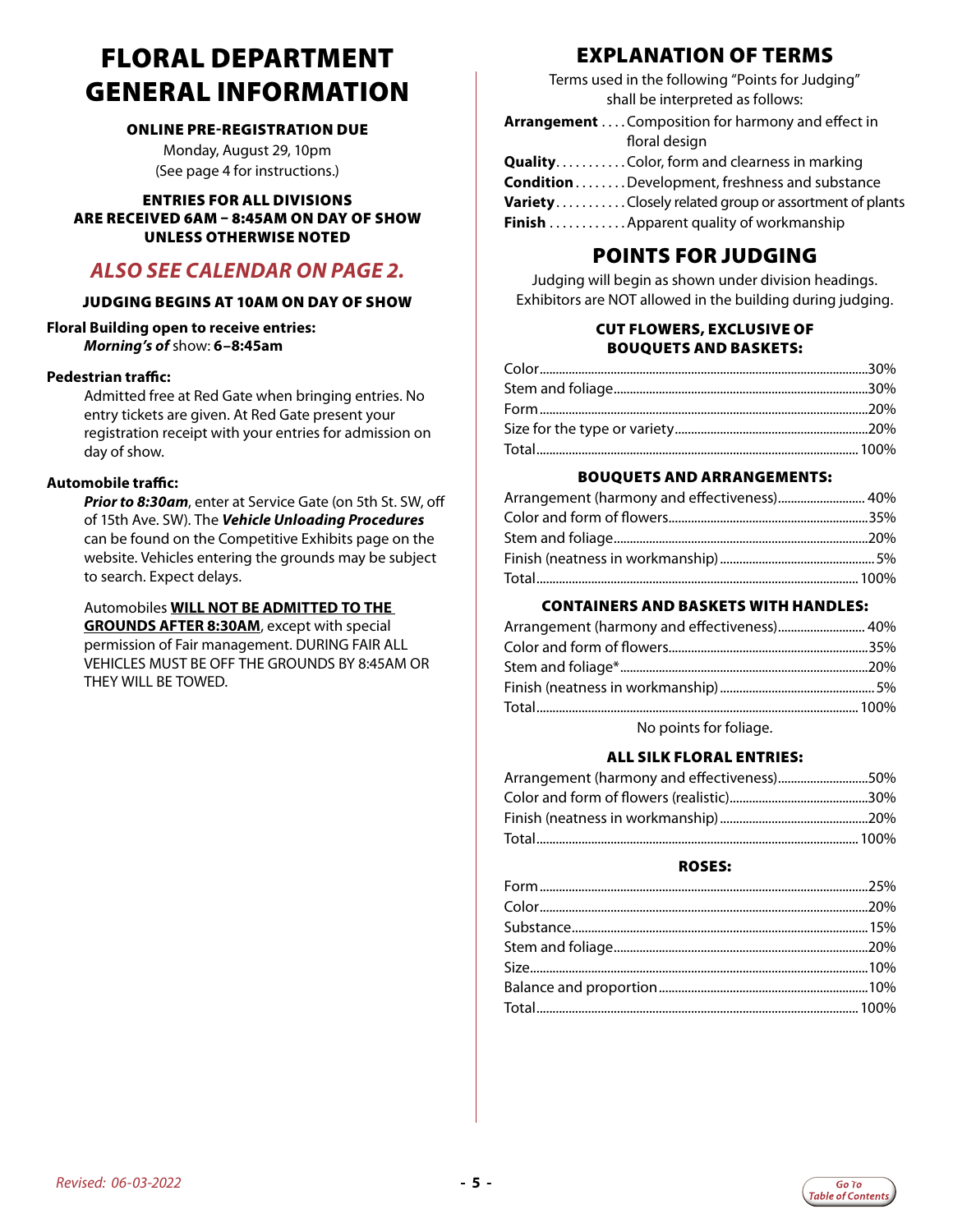## <span id="page-5-0"></span>FLORAL EXHIBITOR RULES

1. **Please submit Exhibitor/Entry Pre-Registration information online by Monday, Aug. 29, 2022,**  10pm. Floral exhibitors must pre-register online; see instructions on page 4.

#### *For all POTTED specimens:*

EXHIBITOR online pre-registration is required in ALL potted specimens classes.

#### *For all CUT specimens:*

Only EXHIBITOR online pre-registration is required, one registration per person for the Cut Floral Show. Class registration for all CUT specimens will be taken when you bring your entries to The Fair (includes all cut flowers, dahlias, roses).

 Present your online registration receipt at the Blue Gate with your entries for admission on day of show.

- 2. See calendar on page 2 for show entry dates and times. **All entries must be delivered by 8:30am and must be complete and in place by 9am on day of judging.**
- 3. Exhibitors are NOT allowed in the building during judging.
- 4. Exhibitors are limited to **three entries in any class**, and where noted. **Premiums will be awarded to first and second place only, (except Professional Fresh and Silk Designs).**
- 5. Ribbons will be awarded to winners of first, second, third place and honorable mention. Premiums will be paid for listed classes only. Premiums will be mailed in November. **Ribbons will NOT be mailed. You may pick up your ribbons in the Floral Department the last Sunday or the Monday after Fair.**
- 6. When there are many entries in a class, there may be a sub-class with premiums. **The class may not be divided into more than five sub-classes, and there must be at least three entries in sub-classes.**
- 7. All plant material entered should have the common name and the botanical name on the entry tag. No exhibit may be entered in "Any Other Class" if there is a class for the exhibit.
- 8. An exhibitor may enter in only one of the following divisions: Novice, Amateur or Professional. If it is determined that a crossover has occurred, all awards will be forfeited.

 Schedules may be divided into four classes (except where noted).

- Classes for Juniors/Youth
- Classes for Novices
- Classes for Amateurs
- Classes for Professional and/or Commercial or Open Exhibitor Classification - see Dahlia rules.

 **A junior/youth** must be 5 - 18 years old and Indicate age on tag.

 **A Novice** is a person who is inexperienced in the showing of a specific flower. See ruling in each flower division as to how long an exhibitor can stay in Novice division.

 **An Amateur** is a person who grows plants for their own use and enjoyment, and not for the purpose of gaining a profit.

 **A Professional and/or Commercial exhibitor** is a person who maintains a garden or other horticultural establishment for the purpose of gaining a profit, or a person who engages in activity for such a garden or establishment for compensation, or has had previous qualifications as a professional. See Dahlias rules for Open Exhibitor Classification.

- 9. No cut flowers will be saved and returned to exhibitors. Cut flowers must be displayed in containers furnished by The Fair, unless otherwise specified in the schedule.
- 10. **FLORAL EXHIBITS MUST REMAIN UNTIL MONDAY, SEPT. 26,** unless otherwise noted.

Pick up Exhibits:

- Monday, Sept. 26, 8am 4:30pm **Drive through the Service Gate ONLY** – no pass required.
- 11. Baskets and containers must be clean, neat and in good condition. ALL BASKETS MUST HAVE FIXED HANDLES. HANGING BASKETS MUST HAVE HANGING APPARATUS ATTACHED.
- 12. Any plant material found having insects or disease will be put in quarantine and must be removed from the grounds within six hours after notification. After that time, the item will be destroyed.
- 13. Any ribbon or premium corrections must be reported by Friday, Oct. 1, to the Superintendent.
- 14. The Floral staff uses every precaution to keep all flowers and plants safe. However, **the staff is not responsible for damage caused by our Fair guests**.
- 15. The Floral Department is not responsible for any damage to plant material on extra large exhibits caused by necessary repositioning of those exhibits. Please look for size restrictions, if any, in your category and keep your exhibit within the stated size requirements.
- 16. **Important note to Professional Floral Designers:** Please read and follow ALL SIZE REQUIREMENTS for your entries. Oversized entries will NOT be accepted.
- 17. All entries not specifically listed will be placed in the *other* class.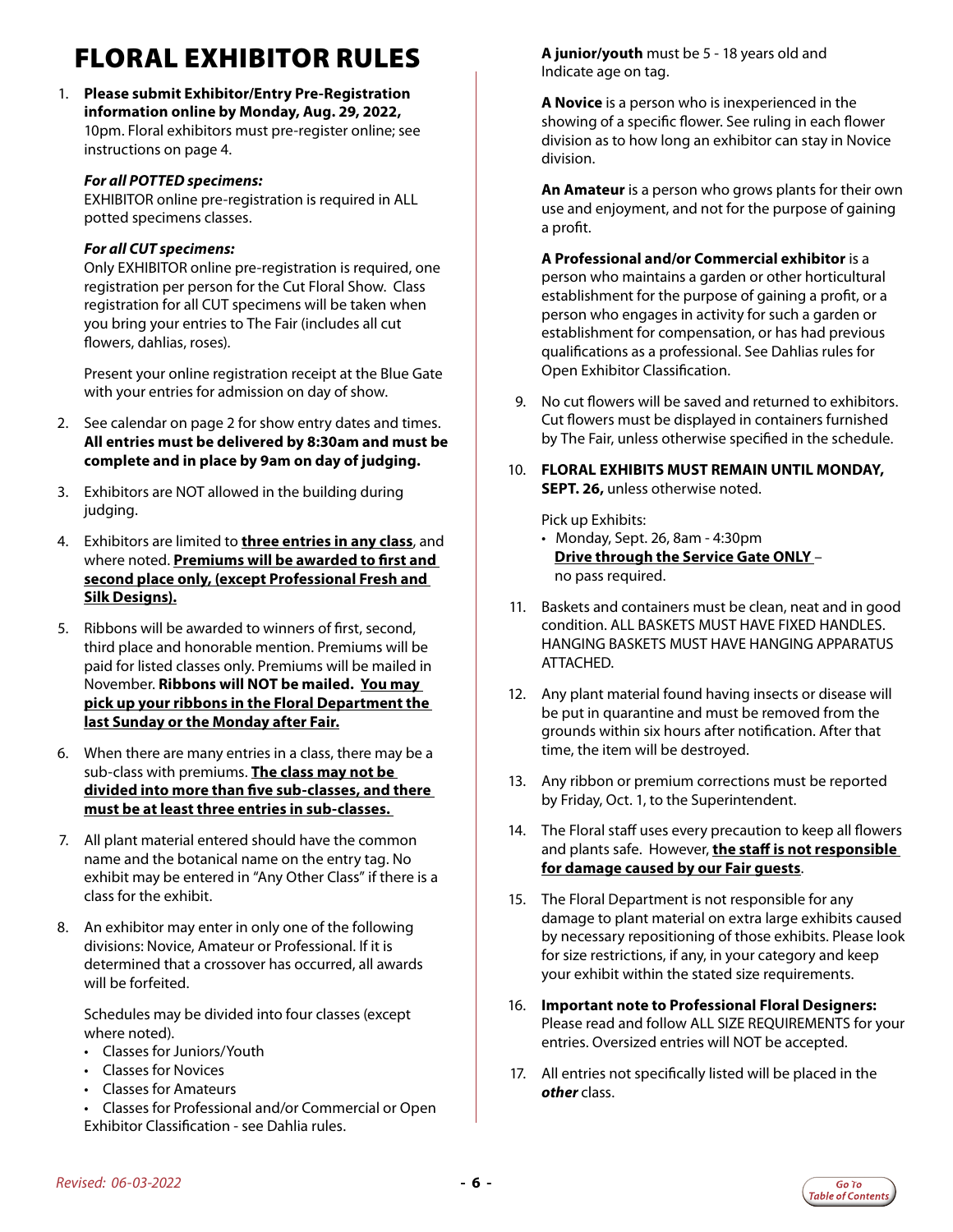## <span id="page-6-0"></span>INDOOR POTTED PLANTS

- **Each exhibitor is limited to three entries in each class, providing they are of a different variety or color.**
- Identify variety on entry.
- Indoor Potted Plants divisions are not open to professional or commercial growers.
- Plants must be entered under correct classification where specific names of plants or plant families are given.
- Containers must not exceed 18 inches in diameter, must not weigh more than 20 pounds, and must be clean. Plants must be transportable by one person, and hanging plants must not exceed 5 feet. Hanging baskets must have hanging apparatus attached and may not weigh over 20 pounds.
- Plants not entered properly will be changed at the judges' discretion.
- Watering instructions must be submitted with your entry.
- Please mark your pot with your name.
- **Typical outdoor grown plants are not allowed.**
- Entries may not be removed before Monday, Sept. 26, without permission from the Supervisor; see rule 10, page 6.

## *MONDAY, SEPTEMBER 5*

## **Potted Plants – Division 500**

| <b>CLASS</b> | 1st                                        | 2nd  |
|--------------|--------------------------------------------|------|
| 1649         | Plant, unusual 6.00                        | 4.00 |
| 1650         | Plant, in trained or artistic manner6.00   | 4.00 |
| 1651         | Begonia, grown for foliage 6.00            | 4.00 |
| 1652         |                                            | 4.00 |
| 1654         |                                            | 4.00 |
| 1655         |                                            | 4.00 |
| 1656         | Fruiting House Plant 6.00                  | 4.00 |
| 1657         |                                            | 4.00 |
| 1660         |                                            | 4.00 |
| 1662         |                                            | 4.00 |
| 1664         | African Violet, any color multi-crown 6.00 | 4.00 |
| 1665         | African Violet, any color,                 |      |
|              | single-crown only6.00                      | 4.00 |
| 1670         | Flowering plant other6.00                  | 4.00 |
| 1677         | Hanging Basket, trailing mixed plants 6.00 | 4.00 |
|              | <b>BEST IN SHOW: POTTED PLANTS</b>         |      |

## **Potted Succulents – Division 501**

Cacti may not weigh more than 20 pounds and cannot be more than two feet in height.

| <b>CLASS</b> |                                          | 1st | 2nd  |
|--------------|------------------------------------------|-----|------|
| 1682         | Cactus, globular type 6.00               |     | 4.00 |
| 1684         | Cactus, columnar type 6.00               |     | 4.00 |
| 1687         |                                          |     | 4.00 |
| 1688         | Cactus Garden, three or more plants 6.00 |     | 4.00 |
| 1691         | Echeveria6.00                            |     | 4.00 |
| 1692         |                                          |     | 4.00 |
| 1693         |                                          |     | 4.00 |
| 1694         |                                          |     | 4.00 |
| 1695         |                                          |     | 4.00 |
| 1696         |                                          |     | 4.00 |
| 1700         | Haworthia6.00                            |     | 4.00 |
| 1701         | Indoor Succulent, Other (no hen and      |     |      |
|              | chicks or sedums)6.00                    |     | 4.00 |
| 1702         | Indoor Succulent Garden, three or        |     |      |
|              | more different plants, (no hen and       |     |      |
|              | chicks or sedums)6.00                    |     | 4.00 |
|              | BEST IN SHOW: CACTUS OR SUCCULENT        |     |      |
|              | Classes 1682-1702  \$10 and Rosette      |     |      |

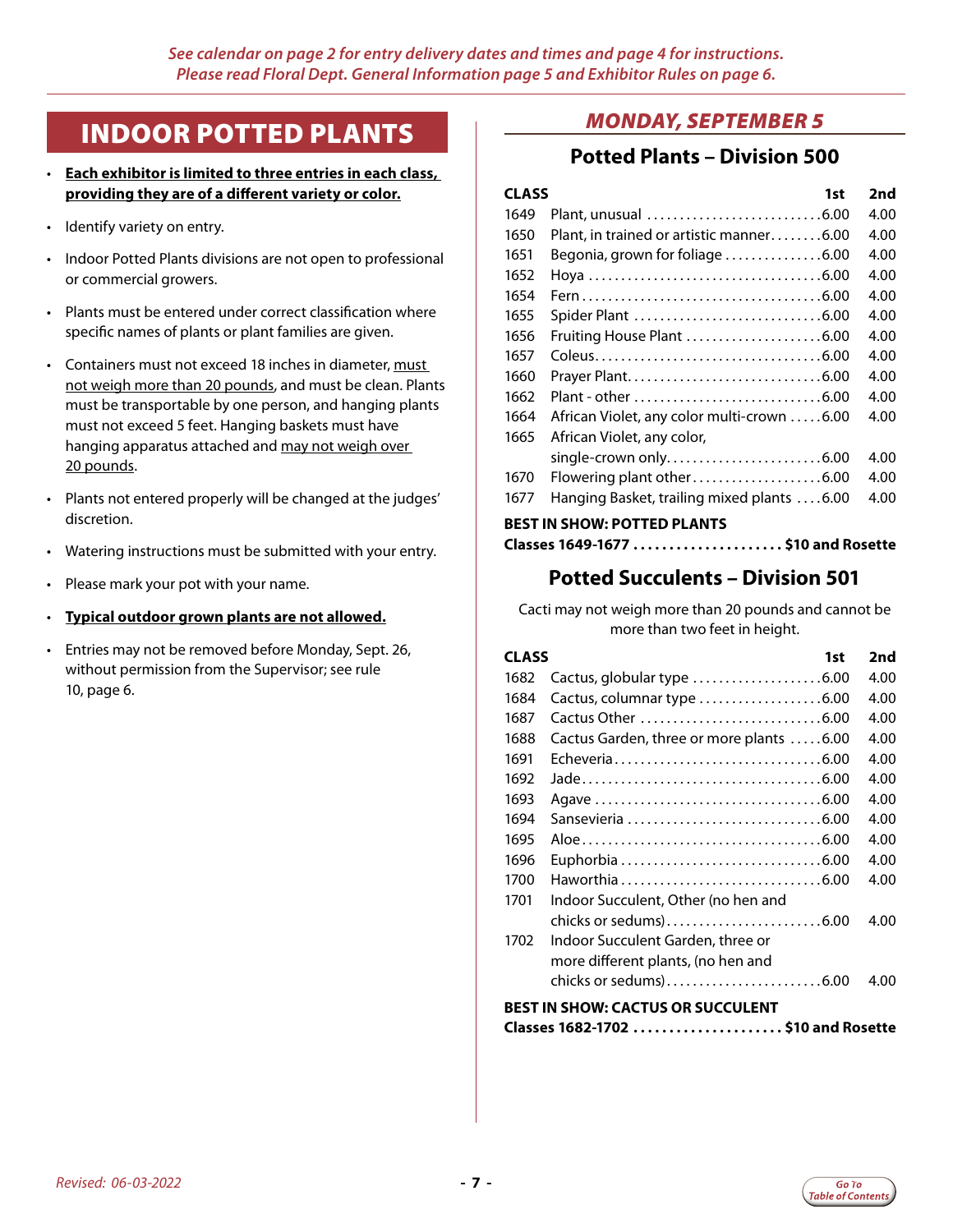## <span id="page-7-0"></span>CUT FLOWER SHOWS

- Three complete shows will be held. Exhibitors are invited to enter all shows.
- **No roses or dahlias (they have their own shows). Exhibitors may not enter dahlias or roses in the Cut Flower Show. They may enter them in the Rose or Novice Dahlia Show.**
- All entry tags must be affixed to entries by 9am. **NO EXCEPTIONS.**
- **Exhibitor is limited to** *three entries* **in each class in each show, provided they are of a** *different variety or color***, including any other class.**
- All plant material shown must be grown by the exhibitor. Entries should include stem and foliage, inconspicuous wedging permitted.
- Cut flowers must be displayed in containers furnished by The Fair except classes 1832 through 1836.
- Identify variety on entry. Please read Rules on page 6. If there is a class for an exhibit, it cannot be entered in "Any Other Class."
- No Amaranthus.

## *FIRST SHOW – FRIDAY, SEPTEMBER 2*

 **Annuals, Biennials – Division 502 Perennials – Division 503 Bulbs and Corms – Division 504 Other Cut Flowers – Division 505 Cut Flower Basket or Container – Div. 506**

## *SECOND SHOW - FRIDAY, SEPTEMBER 9*

**Annuals, Biennials – Division 507 Perennials – Division 508 Bulbs and Corms – Division 509 Other Cut Flowers – Division 510 Cut Flower Basket or Container – Div. 511**

## *THIRD SHOW - FRIDAY, SEPTEMBER 16*

**Annuals, Biennials –Division 512 Perennials – Division 513 Bulbs and Corms –Division 514 Other Cut Flowers – Division 515 Cut Flower Basket or Container – Div. 516**

#### *PLEASE NOTE:*

Class numbers are the *SAME* for *ALL* Cut Flower Show divisions. Please be sure to choose the correct *DIVISION* first, then the class you wish to enter.

*Cut Flowers continued...*

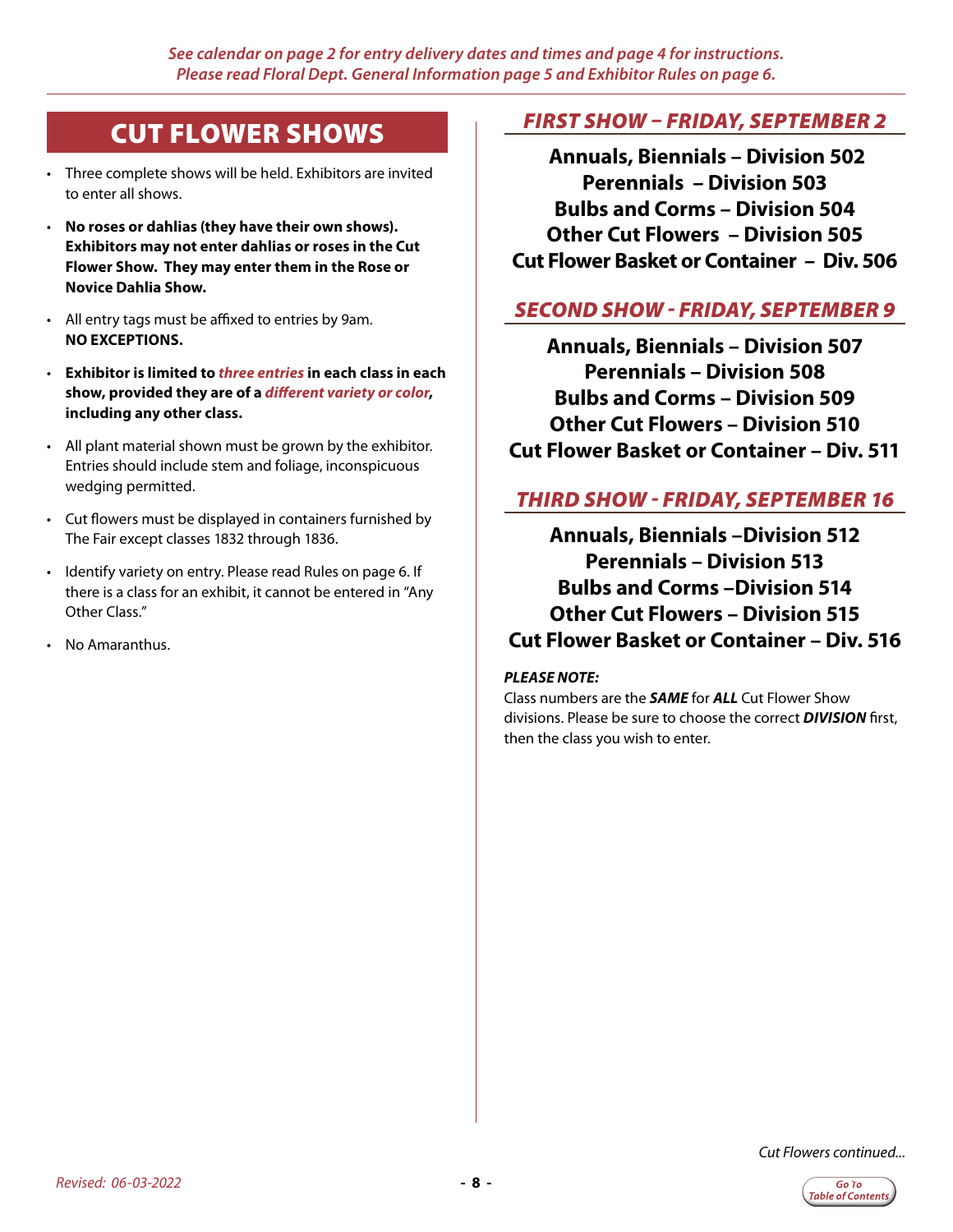#### ANNUALS & BIENNIALS CLASSES

Exhibits may not be over 24" in height.

| <b>CLASS</b> | 1st                                                      | 2nd  |
|--------------|----------------------------------------------------------|------|
| 1717         | Asters, China or annual, three stems,                    |      |
|              |                                                          | 3.00 |
| 1718         | African Daisies, three stems 5.00                        | 3.00 |
| 1719         | Bachelor's Buttons, six blooms,                          |      |
|              | same color5.00                                           | 3.00 |
| 1720         | Calendula, three blooms disbudded,                       |      |
|              | same color, same variety 5.00                            | 3.00 |
| 1723         | Cosmos, six stems, one color $\dots\dots\dots\dots$ 5.00 | 3.00 |
| 1726         | Marigold, large, three blooms 5.00                       | 3.00 |
| 1727         | Marigold, French double, three blooms5.00                | 3.00 |
| 1728         | Marigold, single, three blooms 5.00                      | 3.00 |
| 1730         | Nasturtiums, six blooms, any color 5.00                  | 3.00 |
| 1731         | Petunias, three stems, one color5.00                     | 3.00 |
| 1732         | Petunias, double, three stems 5.00                       | 3.00 |
| 1733         | Petunias, bicolor, three stems 5.00                      | 3.00 |
| 1735         | Snapdragons, three stems5.00                             | 3.00 |
| 1736         | Sweet Peas, six stems, any color 5.00                    | 3.00 |
| 1737         | Sunflowers, one stem 5.00                                | 3.00 |
| 1739         | Zinnias, 2" and over, six blooms, mixed 5.00             | 3.00 |
| 1741         | Zinnias, under 2", six blooms, mixed 5.00                | 3.00 |
| 1743         | Annual, three stems, other 5.00                          | 3.00 |
| 1744         | Million Bells, three stems, same color 5.00              | 3.00 |

**BEST IN SHOW: ANNUALS AND BIENNIALS** 

**Classes 1717 - 1744. . . \$10 and Rosette**

#### PERENNIALS CLASSES

| <b>CLASS</b> | 1st                                                                                                                                                                                                                                                            | 2nd  |
|--------------|----------------------------------------------------------------------------------------------------------------------------------------------------------------------------------------------------------------------------------------------------------------|------|
| 1745         | Anemone, three stems, same color 5.00                                                                                                                                                                                                                          | 3.00 |
| 1749         | Chrysanthemum, hardy garden, any                                                                                                                                                                                                                               |      |
|              | color, one spray5.00                                                                                                                                                                                                                                           | 3.00 |
| 1750         | Chrysanthemum, outdoor early, incurved,                                                                                                                                                                                                                        |      |
|              | and reflexed one bloom, any color 5.00                                                                                                                                                                                                                         | 3.00 |
| 1751         | Chrysanthemum, three cut blooms,                                                                                                                                                                                                                               |      |
|              | same variety, same color  5.00                                                                                                                                                                                                                                 | 3.00 |
| 1752         | Coreopsis, three stems, same color 5.00                                                                                                                                                                                                                        | 3.00 |
| 1753         | Feverfew, one spray 5.00                                                                                                                                                                                                                                       | 3.00 |
| 1755         | Daisy, three stems, any color 5.00                                                                                                                                                                                                                             | 3.00 |
| 1756         | Michaelmas, one spray5.00                                                                                                                                                                                                                                      | 3.00 |
| 1759         | Pansies, three blooms, any color5.00                                                                                                                                                                                                                           | 3.00 |
| 1762         | Rudbeckia (Gloriosa, Black-Eyed                                                                                                                                                                                                                                |      |
|              | Susan), three blooms, one color 5.00                                                                                                                                                                                                                           | 3.00 |
| 1763         | Verbena, three stems 5.00                                                                                                                                                                                                                                      | 3.00 |
| 1764         | Violas, six or more stems, any color 5.00                                                                                                                                                                                                                      | 3.00 |
| 1766         | Other Perennial Specimen, one stem no                                                                                                                                                                                                                          |      |
|              | more than 20", three stems if under 12"5.00                                                                                                                                                                                                                    | 3.00 |
|              | $P_{1}$ $P_{2}$ $P_{3}$ $P_{4}$ $P_{5}$ $P_{6}$ $P_{7}$ $P_{8}$ $P_{9}$ $P_{1}$ $P_{1}$ $P_{2}$ $P_{3}$ $P_{4}$ $P_{5}$ $P_{6}$ $P_{7}$ $P_{8}$ $P_{9}$ $P_{1}$ $P_{1}$ $P_{1}$ $P_{2}$ $P_{3}$ $P_{4}$ $P_{5}$ $P_{6}$ $P_{7}$ $P_{8}$ $P_{9}$ $P_{1}$ $P_{1$ |      |

#### **BEST IN SHOW: PERENNIALS**

| Classes 1745 - 1766 \$10 and Rosette |  |
|--------------------------------------|--|
|--------------------------------------|--|

#### BULBS AND CORMS CLASSES

#### **(For Dahlias see pages 12-15)**

| <b>CLASS</b> |                                                           | 1st | 2nd  |
|--------------|-----------------------------------------------------------|-----|------|
|              | 1769 Gladiolus, one spike, any color 5.00                 |     | 3.00 |
|              | 1779 Tuberous Begonia, one stem 5.00                      |     | 3.00 |
|              | 1781 Fall Crocus, five stems5.00                          |     | 3.00 |
| 1783         | Other Bulb or Corm Specimen, one large stem,              |     |      |
|              | three stems, if small (no dahlias) $\ldots \ldots \ldots$ |     | 3.00 |

#### **BEST IN SHOW: BULBS AND CORMS**

|  | Classes 1769 - 1783 \$10 and Rosette |
|--|--------------------------------------|
|--|--------------------------------------|

#### OTHER CUT FLOWER CLASSES

| <b>CLASS</b> | 1st                                                  | 2nd  |
|--------------|------------------------------------------------------|------|
| 1811         | Hydrangea, one stem, any color $\dots\dots\dots5.00$ | 3.00 |
| 1814         | Hydrangea, one stem, Grandiflora,                    |      |
|              |                                                      | 3.00 |
| 1815         | Hydrangea, one stem, lacecap5.00                     | 3.00 |
| 1823         | Sedums, one stem 5.00                                | 3.00 |
| 1824         | Statice, three stems, one color5.00                  | 3.00 |
| 1825         | Geranium, one stem 5.00                              | 3.00 |
| 1826         | Fuchsia, one stem5.00                                | 3.00 |
| 1827         | Everlasting flowers, three stems, one                |      |
|              | color, one variety 5.00                              | 3.00 |
| 1828         | Flowering branch of shrub or tree,                   |      |
|              | not over, 30" tall 5.00                              | 3.00 |
| 1829         | Flowering vine, not over 24" long5.00                | 3.00 |
| 1830         | Chinese Lantern, not over 20" 5.00                   | 3.00 |

#### **BEST IN SHOW: OTHER CUT FLOWERS**

**Classes 1811 - 1830. . . \$10 and Rosette**

#### CUT FLOWERS BASKET OR CONTAINER CLASSES

All flowers must be grown by exhibitor. Open to nonprofessional only. Greens and baby's breath are allowed.

| <b>CLASS</b>                                         |                                                                        | 1st | 2nd  |  |
|------------------------------------------------------|------------------------------------------------------------------------|-----|------|--|
| 1832                                                 | Bouquet, mixed flowers8.00                                             |     | 6.00 |  |
| 1835                                                 | Basket of three or more varieties of                                   |     |      |  |
|                                                      | flowers, with handle $\ldots \ldots \ldots \ldots \ldots \ldots$ .8.00 |     | 6.00 |  |
| 1836                                                 | Centerpiece of mixed flowers,                                          |     |      |  |
|                                                      | no longer than 18", no wider than 12"                                  |     |      |  |
|                                                      | and no taller than 10" 8.00                                            |     | 6.00 |  |
| <b>BEST IN SHOW: CUT FLOWERS BASKET OR CONTAINER</b> |                                                                        |     |      |  |

|  |  |  |  |  | Classes 1832 - 1836 \$10 and Rosette |  |
|--|--|--|--|--|--------------------------------------|--|
|  |  |  |  |  |                                      |  |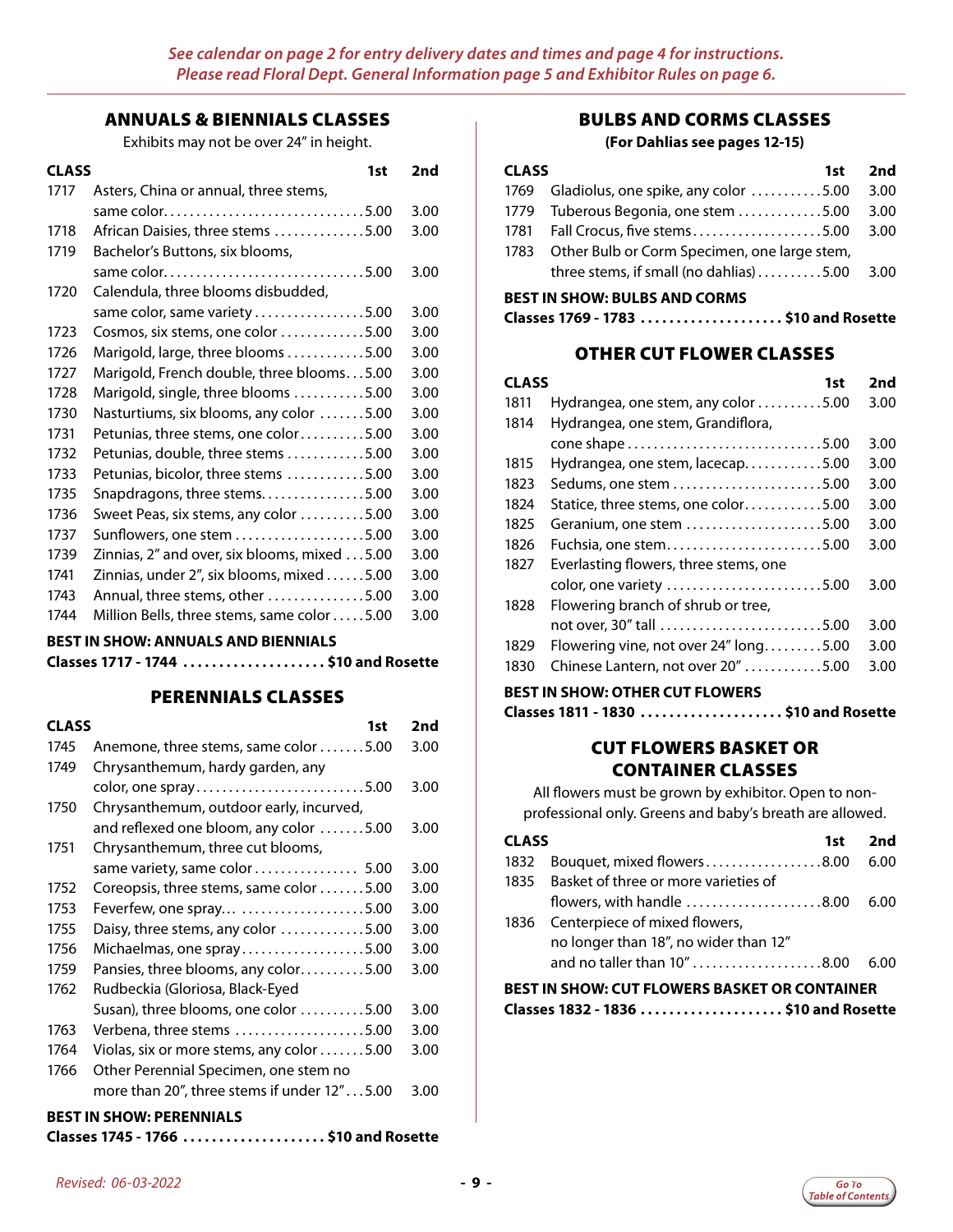## <span id="page-9-0"></span>PROFESSIONAL SILK FLORAL DESIGN

- See Rule 8 on page 6 for qualifications to exhibit in this division.
- **Exhibitors are limited to two entries in each class.**
- There will be no size limit on baskets. All baskets must have fixed handles. Mark containers with your name.
- No balloons, plastic flowers or greenery allowed in any design.
- Professionals may bring  $3\frac{1}{2}$ " x 2" business cards.
- Ensure that all display parts are glued in place so nothing will be lost if display must be repositioned to make room for the next show.

## *SATURDAY, SEPTEMBER 3*

## **Professional Silk Floral Design – Division 517**

| <b>CLASS</b>                                  |                                                   |  | 1st 2nd 3rd |  |  |
|-----------------------------------------------|---------------------------------------------------|--|-------------|--|--|
|                                               | 1840 Basket of Silk Flowers  50.00 38.00 25.00    |  |             |  |  |
|                                               | 1844 Arrangement of Silk Flowers50.00 38.00 25.00 |  |             |  |  |
|                                               |                                                   |  |             |  |  |
|                                               | 1853 Silk Wall Hanging/Wreath50.00 38.00 25.00    |  |             |  |  |
| <b>BEST IN SHOW: PROFESSIONAL SILK DESIGN</b> |                                                   |  |             |  |  |
|                                               | Classes 1840 - 1853 \$100 and Rosette             |  |             |  |  |

**Wall hangings and wreaths must be under 42" overall, and ready to hang.**

## PROFESSIONAL FRESH FLORAL DESIGN

- See Rule 8 on page 6 for qualifications to exhibit in this division.
- **Exhibitors are limited to one entry in each class.**
- There will be no size limit on baskets, but entries must be of a size to be moved by one person. All baskets must have fixed handles. Mark containers with your name.
- No balloons allowed in any design.
- Exhibit shelves are 10" deep, and one shelf 20" deep.
- Professionals may bring  $3\frac{1}{2}$ " x 2" business cards.
- Ensure that all display parts are glued in place so nothing will be lost if display must be repositioned to make room for the next show.

## *SATURDAY, SEPTEMBER 3*

## **Professional Fresh Floral Design – Division 518**

| <b>CLASS</b>                                                                                    |                                                   | 1st 2nd 3rd |  |  |  |
|-------------------------------------------------------------------------------------------------|---------------------------------------------------|-------------|--|--|--|
|                                                                                                 | 1863 Design of Mixed Flowers50.00 38.00 25.00     |             |  |  |  |
|                                                                                                 | 1864 Design using Tropical Flowers                |             |  |  |  |
|                                                                                                 |                                                   |             |  |  |  |
| 1865                                                                                            | Floral Basket of Mixed Flowers  50.00 38.00 25.00 |             |  |  |  |
| <b>BEST IN SHOW: PROFESSIONAL FRESH FLORAL DESIGN</b><br>Classes 1863 - 1865  \$100 and Rosette |                                                   |             |  |  |  |

#### SPECIALTY DESIGNS

| <b>CLASS</b> |                                                                                                    | 1st 2nd 3rd |  |
|--------------|----------------------------------------------------------------------------------------------------|-------------|--|
| 1868         | Novelty Design, using a container                                                                  |             |  |
|              | other than a vase or basket50.00 38.00 25.00                                                       |             |  |
|              | 1869 Fresh Holiday Design 50.00 38.00 25.00                                                        |             |  |
|              | 1871 Fresh Wedding Bouquet 50.00 38.00 25.00                                                       |             |  |
| 1874         |                                                                                                    |             |  |
|              | <b>BEST IN SHOW: PROF. FRESH FLORAL SPECIALTY DESIGNS</b><br>Classes 1868 - 1874 \$100 and Rosette |             |  |
|              | <b>BEST IN SHOW CHAMPION</b>                                                                       |             |  |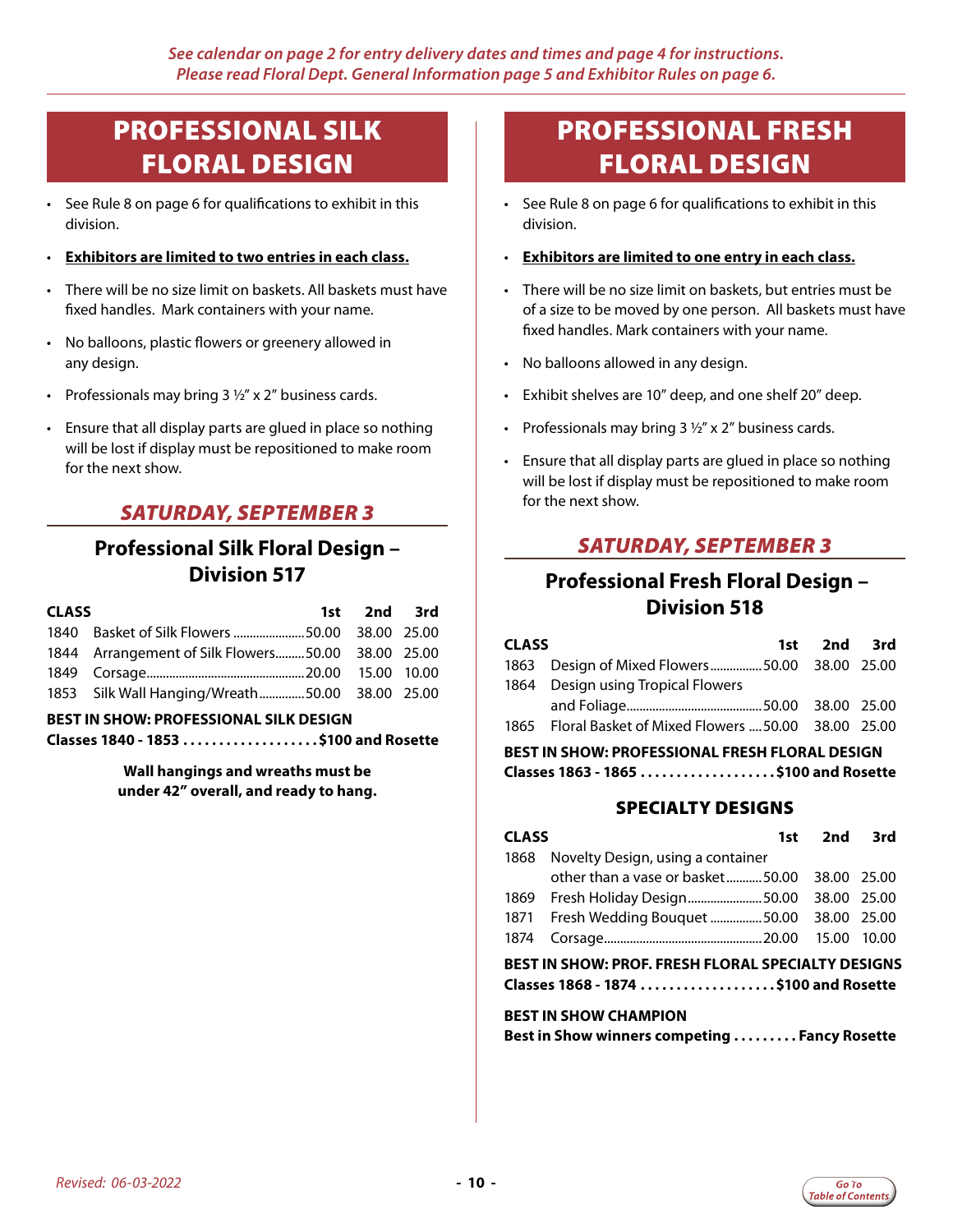## BONSAI SHOW

<span id="page-10-0"></span>Open to all bonsai growers. Society membership is not required. Variety and, when known, **bonsai's age** should be indicated on entry. Plants must be trained and in proper Bonsai containers. Exhibitors limited to two entries per class. Entries may not be removed before Mon., Sept. 27, 2021.

### **THURSDAY, SEPTEMBER 1**

|              | <b>Bonsai Professionals Only - Division 519</b>  |      |
|--------------|--------------------------------------------------|------|
| <b>CLASS</b> | 1st                                              | 2nd  |
| 1880         | Formal Upright (Chokkan),                        |      |
|              | the trunk perfectly straight                     |      |
|              | and vertical<br>$\dots$ 10.00                    | 8.00 |
| 1881         | Informal Upright (Moyogi), the                   |      |
|              | trunk may wander, twist or                       |      |
|              | turn, but the apex or top of the                 |      |
|              | tree must end up directly                        |      |
|              | over the base of the tree<br>.10.00              | 8.00 |
| 1882         | Slanting Style (Shakan),                         |      |
|              | similar to the formal and                        |      |
|              | informal upright styles,                         |      |
|              | except that the apex is to                       |      |
|              | the right or left of vertical<br>.10.00          | 8.00 |
| 1883         | Cascade Style (Kengai), has the top              |      |
|              | or apex of the tree horizontal                   |      |
|              | to or hanging below                              |      |
|              | the top edge of pot<br>.10.00                    | 8.00 |
| 1884         | Windswept Style (Fukinagashi),                   |      |
|              | can basically follow the                         |      |
|              | Formal, Informal, or Slanting                    |      |
|              | styles, however, the branches                    |      |
|              | must appear substantially                        |      |
|              | windswept<br>.10.00                              | 8.00 |
| 1885         | Abstract or Freestyle (Bunjin), is               |      |
|              | very unrestricted in its conformation.           |      |
|              | It may violate many of the                       |      |
|              | classical (above) bonsai                         |      |
|              | styles, yet it is aesthetically                  |      |
|              | pleasing. It may be strong                       |      |
|              | and aggressive or thin                           |      |
|              | and submissive<br>.10.00                         | 8.00 |
| 1886         | Twin Tree Style,                                 |      |
|              | two trees                                        |      |
|              | fitting any                                      |      |
|              |                                                  | 8.00 |
| 1887         | Forest Planting (Yose-Uye), three or more trees  |      |
|              | grouped to appear as a forest or group planting. |      |
|              | Different types of trees may be used in a given  |      |
|              |                                                  | 8.00 |
| 1888         | Landscape (Saiku), trees and rocks arranged      |      |
|              | to look like a landscape 10.00                   | 8.00 |
| 1889         | Mame' Bonsai, this group includes all bonsai,    |      |
|              | nine inches or less in height, and not including |      |
|              | the pot in that measurement10.00                 | 8.00 |
|              | <b>BEST IN SHOW: PROFESSIONAL BONSAI</b>         |      |
|              | Classes 1880 - 1889 \$10 and Rosette             |      |

## **Bonsai Amateurs Only – Division 520**

| <b>CLASS</b> | 1st                                              | 2nd  |
|--------------|--------------------------------------------------|------|
| 2380         | Formal Upright (Chokkan),                        |      |
|              | the trunk perfectly straight                     |      |
|              | and vertical<br>$\dots$ 10.00                    | 8.00 |
| 2381         | Informal Upright (Moyogi), the                   |      |
|              | trunk may wander, twist or                       |      |
|              | turn, but the apex or top of the                 |      |
|              | tree must end up directly                        |      |
|              | over the base of the tree<br>7.10.00             | 8.00 |
| 2382         | Slanting Style (Shakan),                         |      |
|              | similar to the formal and                        |      |
|              | informal upright styles,                         |      |
|              | except that the apex is to                       |      |
|              | the right or left of vertical<br>$\sum$ 10.00    | 8.00 |
| 2383         | Cascade Style (Kengai), has the top              |      |
|              | or apex of the tree horizontal                   |      |
|              | to or hanging below                              |      |
|              | the top edge of pot $\dots$ .<br>10.00           | 8.00 |
| 2384         | Windswept Style (Fukinagashi),                   |      |
|              | can basically follow the                         |      |
|              | Formal, Informal, or Slanting                    |      |
|              | styles, however, the branches                    |      |
|              | must appear substantially                        |      |
|              | windswept<br>.10.00<br>Λ                         | 8.00 |
| 2385         | Abstract or Freestyle (Bunjin), is               |      |
|              | very unrestricted in its conformation.           |      |
|              | It may violate many of the                       |      |
|              | classical (above) bonsai                         |      |
|              | styles, yet it is aesthetically                  |      |
|              | pleasing. It may be strong                       |      |
|              | and aggressive or thin                           |      |
|              | and submissive<br>.10.00                         | 8.00 |
| 2386         | Twin Tree Style,                                 |      |
|              | two trees                                        |      |
|              | fitting any                                      |      |
|              | of the above styles<br>.10.00                    | 8.00 |
| 2387         | Forest Planting (Yose-Uye), three or more trees  |      |
|              | grouped to appear as a forest or group planting. |      |
|              | Different types of trees may be used in a given  |      |
|              |                                                  | 8.00 |
|              |                                                  |      |
| 2388         | Landscape (Saiku), trees and rocks arranged      |      |
|              | to look like a landscape 10.00                   | 8.00 |
| 2389         | Mame' Bonsai, this group includes all bonsai,    |      |
|              | nine inches or less in height, and not including |      |
|              | the pot in that measurement10.00                 | 8.00 |
|              | <b>BEST IN SHOW: AMATEUR BONSAI</b>              |      |
|              | Classes 2380 - 2389\$10 and Rosette              |      |

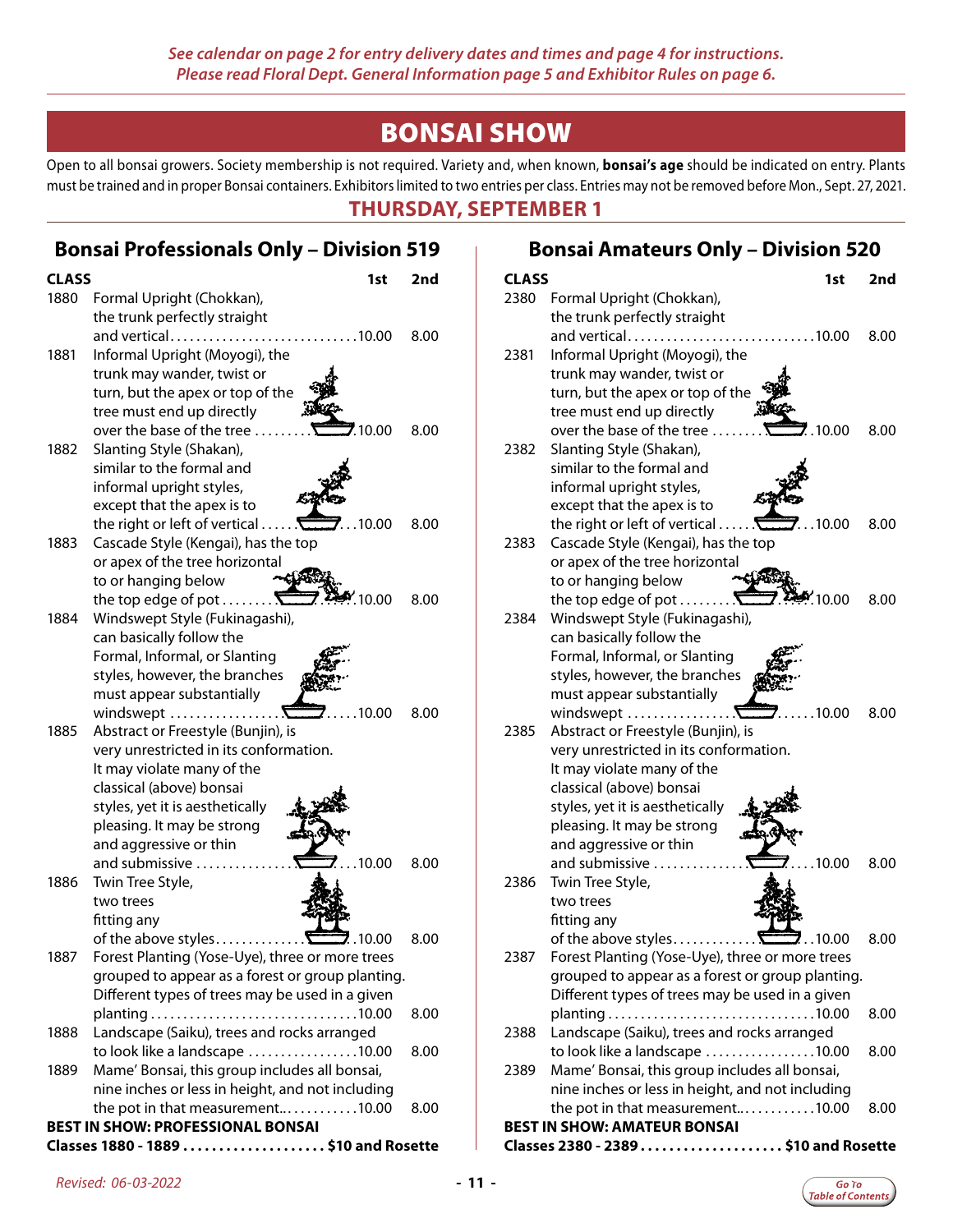## <span id="page-11-0"></span>NEW! SUNFLOWER CONTEST

#### **Brighten The Fair with your sunny sunflowers.**

- Bring your sunflower to the Floral Department in Barn J on the contest day between **6am - 8:45am** with judging to follow..
- Exhibitors will be limited to a total of **three** entries.
- All plant material shown must be grown by the exhibitor. Entries should include one stem and foliage, inconspicuous wedging permitted.
- Sunflowers must be displayed in containers furnished by The Fair.
- Displayed sunflowers may not be over 20 inches in height.

## *NEW CONTEST WEDNESDAY, SEPTEMBER 21*

## **Sunflower Contest – Division 565**

| <b>CLASS</b> |                                                                 | 1st 2nd |
|--------------|-----------------------------------------------------------------|---------|
|              | 1005 Sunflower, under 6 inches, one stem5.00 3.00               |         |
|              | 1006 Sunflower, over 6 inches, one stem $\dots \dots 5.00$ 3.00 |         |

#### **BEST IN SHOW: SUNFLOWER CONTEST**

| Class 1005 - 1006 \$10 and Rosette |  |
|------------------------------------|--|
|------------------------------------|--|

## DAHLIA SHOWS

#### GENERAL RULES FOR ALL DAHLIA SHOWS

- **Exhibitors will be limited to a total of three entries in each class.**
- Exhibitors must remain in the same classification for the current year. Once you enter Amateur classification, you may not go back to Novice classification. It is the same when you enter Open classification; you may not go back to Amateur classification. Variety must be indicated on entry. Blooms must be shown disbudded, with at least one act of foliage **(a set of leaves**). Disbudded means the removal of lateral buds along the stem of a flower to promote the development of a large terminal bloom for exhibition purposes.

#### • **Any dahlia without a set of leaves will not be judged.**

• Dahlias are to be entered according to the following sizes:

| (Oversize Dahlias may be shown in the next larger size) |  |
|---------------------------------------------------------|--|

• 1/2" tolerance allowed on the above five sizes:

- Dahlias will be judged to and by A.D.S. and Federation of NW Dahlia Growers standards.
- No exhibit may be entered in "Any Other" class if there is a class for the exhibit.

#### **OPEN CLASSIFICATION:**

Experienced exhibitors - those moving up from Amateur and exhibitors that show in this class at federation shows.

#### **AMATEUR CLASSIFICATION:**

The advanced and experienced exhibitors that show in this class at federation shows. An exhibitor may stay in this classification 4 years and then moves up to Open classification.

#### **NOVICE CLASSIFICATION:**

Exhibitors that show in this class at federation shows. An exhibitor that shows for 3 years and them moves up to Amateur classification.

*Dahlias continued...*

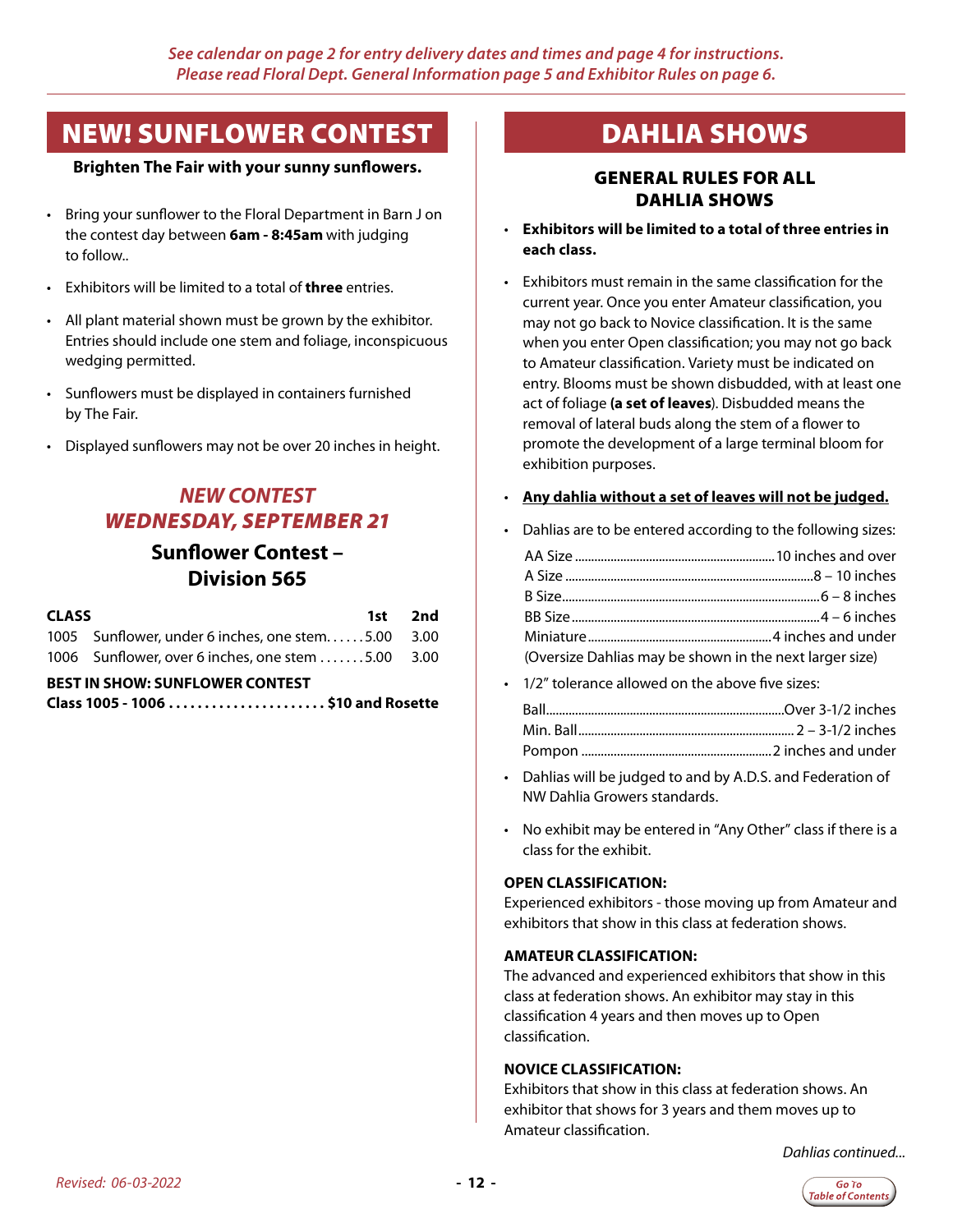## DAHLIAS, NOVICE

- Three Novice Dahlia shows will be held.
- See Dahlia Show exhibitors **NOVICE CLASSIFICATION**, size classification and rules specific to entering Dahlias on this page.
- **Novice exhibitors may not enter in the Amateur Show**
- **NOTE:** Three blooms shown in the Novice category are all to be of one variety per class entry.
- Dahlia flowers must be displayed in containers furnished by The Fair.
- Blooms must be shown disbudded, with at least one act of foliage **(a set of leaves**).

### *THURSDAY, SEPTEMBER 8*

**Dahlias, NOVICE – First Show – Division 521**

## *THURSDAY, SEPTEMBER 15*

**Dahlias, NOVICE – Second Show – Division 522**

#### *THURSDAY, SEPTEMBER 22*

**Dahlias, NOVICE – Third Show – Division 531**

#### *PLEASE NOTE:*

Class numbers are the *SAME* for *ALL* Novice Dahlia divisions. Please be sure to choose the correct *DIVISION* first, then the class you wish to enter.

## *SPECIAL CONTEST THURSDAYS SEPTEMBER 8, 15 & 22*

## **VASE OF DAHLIAS – Open to Everyone – Division 564**

A vase of at least seven dahlias and any other types of vegetation growing in your garden. Dahlias should be predominate. There is no judging and the winners will be chosen by random drawing from all entries completing a ticket. *One entry per person.*

**VASE OF DAHLIAS CONTEST CLASS 1001 ..........................Drawing for Prize** 

#### DAHLIAS, NOVICE CLASSES

| <b>CLASS</b> |                                            | 1st | 2nd  |
|--------------|--------------------------------------------|-----|------|
| 1900         | Single (AA) Decorative or Cactus 5.00      |     | 3.00 |
| 1902         | Single (A) Decorative5.00                  |     | 3.00 |
| 1904         | Single (A) Cactus5.00                      |     | 3.00 |
| 1906         | Single (B) Decorative5.00                  |     | 3.00 |
| 1908         |                                            |     | 3.00 |
| 1910         | Single (BB) Decorative5.00                 |     | 3.00 |
| 1912         | Single (BB) Cactus5.00                     |     | 3.00 |
| 1914         | Single Miniature Decorative5.00            |     | 3.00 |
| 1916         | Single Miniature Cactus 5.00               |     | 3.00 |
| 1918         | Single Lacinated 5.00                      |     | 3.00 |
| 1920         | Single Ball 5.00                           |     | 3.00 |
| 1922         | Single Miniature Ball 5.00                 |     | 3.00 |
| 1924         | Single Pompom5.00                          |     | 3.00 |
| 1926         | Single Water Lily 5.00                     |     | 3.00 |
| 1928         | Single Stellar5.00                         |     | 3.00 |
| 1930         | Single Novelty, Double and/or Open 5.00    |     | 3.00 |
| 1932         | Single Peony5.00                           |     | 3.00 |
| 1933         | Single Anemone5.00                         |     | 3.00 |
| 1934         | Single Collarette 5.00                     |     | 3.00 |
| 1936         | Single Orchid and/or Orchette5.00          |     | 3.00 |
| 1938         |                                            |     | 3.00 |
| 1940         | Triple (AA or A) Decorative or Cactus 5.00 |     | 3.00 |
| 1942         | Triple (B) Decorative or Cactus5.00        |     | 3.00 |
| 1944         | Triple (BB) Decorative or Cactus 5.00      |     | 3.00 |
| 1946         | Triple Miniature Decorative or Cactus5.00  |     | 3.00 |
| 1948         | Triple Laciniated 5.00                     |     | 3.00 |
| 1950         | Triple Ball 5.00                           |     | 3.00 |
| 1952         | Triple Miniature Ball5.00                  |     | 3.00 |
| 1954         | Triple Pompom 5.00                         |     | 3.00 |
| 1956         | Triple Water Lily5.00                      |     | 3.00 |
| 1958         | Triple Stellar 5.00                        |     | 3.00 |
| 1959         | Triple Collarette5.00                      |     | 3.00 |
| 1960         | Triple Novelty, Double and/or Open 5.00    |     | 3.00 |
| 1962         | Triple Peony 5.00                          |     | 3.00 |
| 1963         | Triple Anemone5.00                         |     | 3.00 |
| 1966         | Triple Orchid and/or Orchette 5.00         |     | 3.00 |
| 1968         | Triple Mignon5.00                          |     | 3.00 |
|              |                                            |     |      |

#### **BEST IN SHOW: NOVICE SINGLE DAHLIA**

**Class 1900 - 1938. . . \$10 and Rosette**

#### **BEST IN SHOW: NOVICE TRIPLE BLOOM DAHLIA Class 1940 - 1968. . . \$10 and Rosette**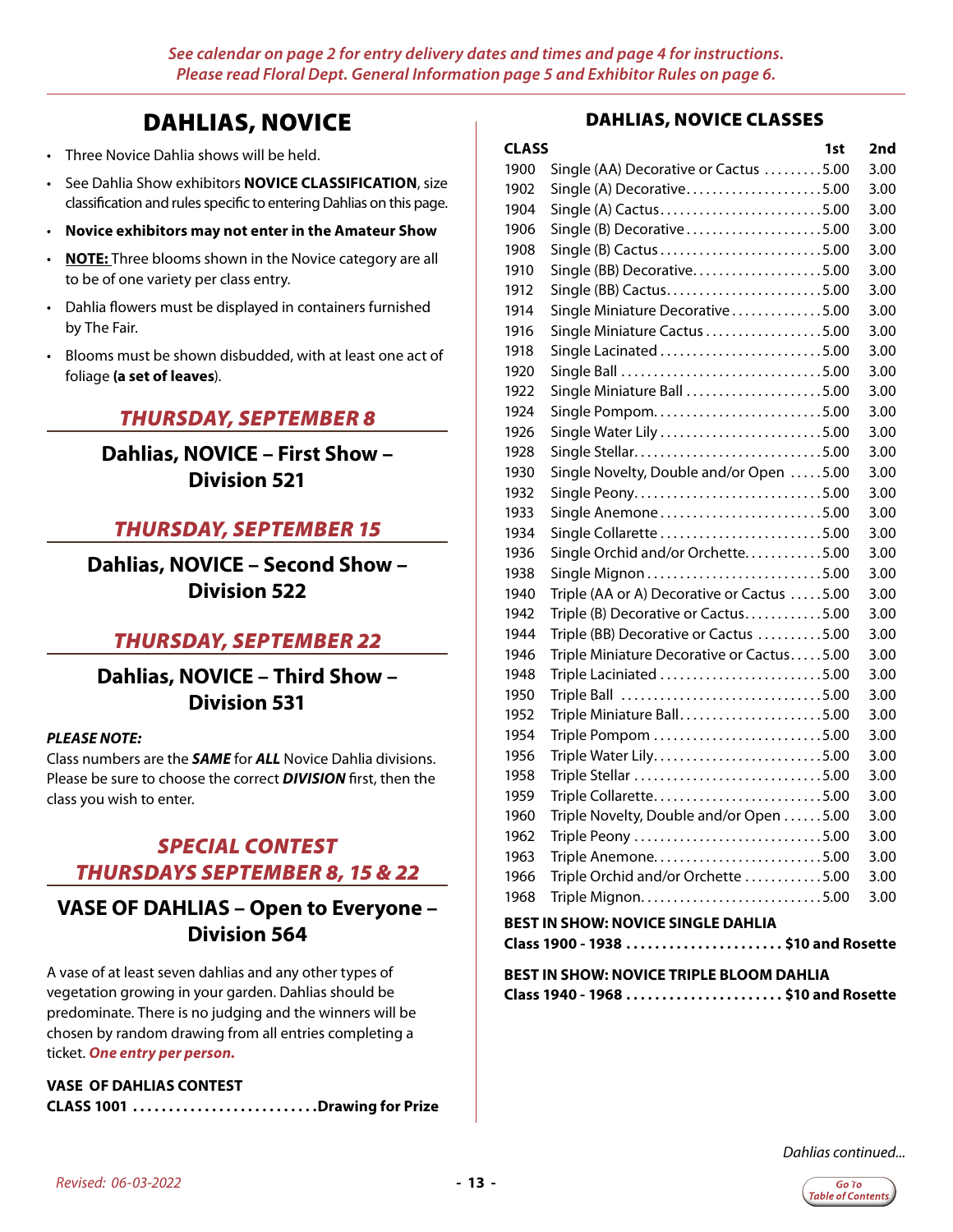## DAHLIAS, AMATEUR

- Three Amateur Dahlia shows will be held.
- See Dahlia Show exhibitors **AMATEUR CLASSIFICATION**, size classification and rules specific to entering Dahlias on page 12.
- **NOTE:** Three blooms shown in the amateur category are all to be of one variety per class entry.
- Dahlia flowers displayed in vases provided by The Fair.
- Blooms must be shown disbudded, with at least one act of foliage **(a set of leaves**).

## *THURSDAY, SEPTEMBER 8*

**Dahlias, AMATEUR – First Show – Division 523**

## *THURSDAY, SEPTEMBER 15*

**Dahlias, AMATEUR – Second Show – Division 524**

## *THURSDAY, SEPTEMBER 22*

**Dahlias, AMATEUR – Third Show – Division 525**

#### *PLEASE NOTE:*

Class numbers are the *SAME* for *ALL* Amateur Dahlia divisions. Please be sure to choose the correct *DIVISION* first, then the class you wish to enter.

#### DAHLIAS, AMATEUR CLASSES

| <b>CLASS</b>                                                                    |                                            | 1st | 2nd  |
|---------------------------------------------------------------------------------|--------------------------------------------|-----|------|
| 1972                                                                            | Single (AA) Decorative or Cactus 5.00      |     | 3.00 |
| 1974                                                                            | Single (A) Decorative5.00                  |     | 3.00 |
| 1976                                                                            | Single (A) Cactus5.00                      |     | 3.00 |
| 1978                                                                            | Single (B) Decorative5.00                  |     | 3.00 |
| 1980                                                                            |                                            |     | 3.00 |
| 1982                                                                            | Single (BB) Decorative5.00                 |     | 3.00 |
| 1984                                                                            | Single (BB) Cactus5.00                     |     | 3.00 |
| 1986                                                                            | Single Miniature Decorative5.00            |     | 3.00 |
| 1988                                                                            | Single Miniature Cactus 5.00               |     | 3.00 |
| 1990                                                                            | Single Lacinated 5.00                      |     | 3.00 |
| 1992                                                                            | Single Ball 5.00                           |     | 3.00 |
| 1994                                                                            | Single Miniature Ball 5.00                 |     | 3.00 |
| 1996                                                                            | Single Pompom5.00                          |     | 3.00 |
| 1998                                                                            | Single Water Lily 5.00                     |     | 3.00 |
| 2000                                                                            | Single Stellar5.00                         |     | 3.00 |
| 2002                                                                            | Single Novelty, Double and/or Open 5.00    |     | 3.00 |
| 2004                                                                            | Single Peony5.00                           |     | 3.00 |
| 2005                                                                            | Single Anemone5.00                         |     | 3.00 |
| 2006                                                                            | Single Collarette 5.00                     |     | 3.00 |
| 2008                                                                            | Single Orchid and/or Orchette5.00          |     | 3.00 |
| 2010                                                                            | Single Mignon and/or Single 5.00           |     | 3.00 |
| 2012                                                                            | Triple (AA or A) Decorative or Cactus 5.00 |     | 3.00 |
| 2014                                                                            | Triple (B) Decorative or Cactus5.00        |     | 3.00 |
| 2016                                                                            | Triple (BB) Decorative or Cactus 5.00      |     | 3.00 |
| 2018                                                                            | Triple Miniature Decorative or Cactus 5.00 |     | 3.00 |
| 2020                                                                            | Triple Lacinated5.00                       |     | 3.00 |
| 2022                                                                            | Triple Ball5.00                            |     | 3.00 |
| 2024                                                                            | Triple Miniature Ball5.00                  |     | 3.00 |
| 2026                                                                            | Triple Pompom 5.00                         |     | 3.00 |
| 2028                                                                            | Triple Water Lily5.00                      |     | 3.00 |
| 2030                                                                            | Triple Stellar 5.00                        |     | 3.00 |
| 2031                                                                            | Triple Novelty, Double or Open5.00         |     | 3.00 |
| 2032                                                                            | Triple Collarette5.00                      |     | 3.00 |
| 2033                                                                            | Triple Orchid or Orchette5.00              |     | 3.00 |
| 2034                                                                            |                                            |     | 3.00 |
| 2036                                                                            | Triple Anemone5.00                         |     | 3.00 |
| 2035                                                                            |                                            |     | 3.00 |
| BEST IN SHOW: AMATEUR SINGLE BLOOM DAHLIA<br>Class 1972 - 2010 \$10 and Rosette |                                            |     |      |
|                                                                                 |                                            |     |      |

**BEST IN SHOW: AMATEUR TRIPLE BLOOM DAHLIA Class 2012 - 2035 . . \$10 and Rosette**

*Dahlias continued...*

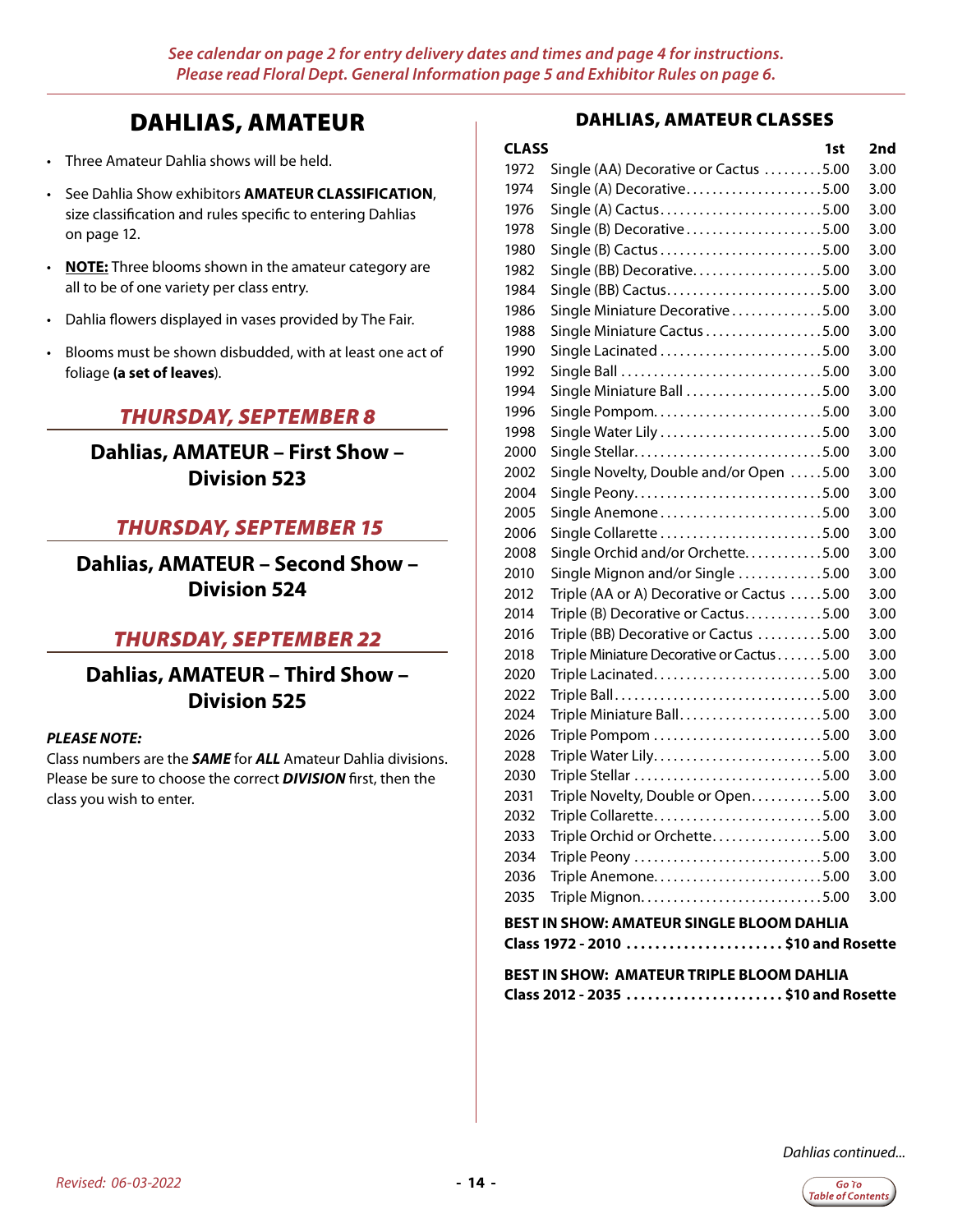## DAHLIAS, OPEN

- See Dahlia Show exhibitors OPEN CLASSIFICATION, size classification and rules specific to entering Dahlias on page 12.
- **Dahlia flowers can be displayed in containers furnished by The Fair OR in your own black cans. Black cans recommended for Triples since they should not touch.**

## *MONDAY, SEPTEMBER 19*

## **Open Bloom Dahlia – Division 526**

| <b>CLASS</b> |                                       | 1st | 2nd  |
|--------------|---------------------------------------|-----|------|
| 2044         | Single (AA) Decorative or Cactus 5.00 |     | 3.00 |
| 2046         | Single (A) Decorative5.00             |     | 3.00 |
| 2048         | Single (A) Cactus5.00                 |     | 3.00 |
| 2050         | Single (B) Decorative5.00             |     | 3.00 |
| 2052         |                                       |     | 3.00 |
| 2054         | Single (BB) Decorative5.00            |     | 3.00 |
| 2056         |                                       |     | 3.00 |
| 2058         | Single Miniature Decorative5.00       |     | 3.00 |
| 2060         | Single Miniature Cactus 5.00          |     | 3.00 |
| 2062         | Single Lacinated 5.00                 |     | 3.00 |
| 2064         | Single Ball 5.00                      |     | 3.00 |
| 2066         | Single Miniature Ball 5.00            |     | 3.00 |
| 2068         | Single Pompom5.00                     |     | 3.00 |
| 2070         | Single Water Lily 5.00                |     | 3.00 |
| 2072         | Single Stellar5.00                    |     | 3.00 |
| 2074         | Single Novelty Double and/or Open5.00 |     | 3.00 |
| 2076         |                                       |     | 3.00 |
| 2077         | Single Anemone5.00                    |     | 3.00 |
| 2078         | Single Collarette 5.00                |     | 3.00 |
| 2080         | Single Orchid and/or Orchette5.00     |     | 3.00 |
| 2082         | Mignon Single 5.00                    |     | 3.00 |
| 2142         | Triple (AA) 5.00                      |     | 3.00 |
| 2144         |                                       |     | 3.00 |
| 2148         |                                       |     | 3.00 |
| 2152         |                                       |     | 3.00 |
| 2156         | Triple Miniature5.00                  |     | 3.00 |
| 2162         | Triple Ball5.00                       |     | 3.00 |
| 2164         | Triple Miniature Ball5.00             |     | 3.00 |
| 2166         | Triple Pompom 5.00                    |     | 3.00 |
| 2168         | Triple Water Lily5.00                 |     | 3.00 |
| 2170         |                                       |     | 3.00 |
| 2172         | Triple Novelty, Double or Open5.00    |     | 3.00 |
| 2174         | Triple Collarette5.00                 |     | 3.00 |

| <b>BEST IN SHOW: OPEN SINGLE BLOOM DAHLIA</b> |                                           |  |  |
|-----------------------------------------------|-------------------------------------------|--|--|
|                                               | 2180 Triple Mignon and/or Single5.00 3.00 |  |  |
|                                               | 2179 Triple Anemone5.00 3.00              |  |  |
|                                               |                                           |  |  |
|                                               | 2176 Triple Orchid or Orchette5.00 3.00   |  |  |

**Class 2044 - 2082. . . \$10 and Rosette**

### **BEST IN SHOW: OPEN TRIPLE BLOOMS DAHLIA**

**Class 2142 - 2180. . . \$10 and Rosette**

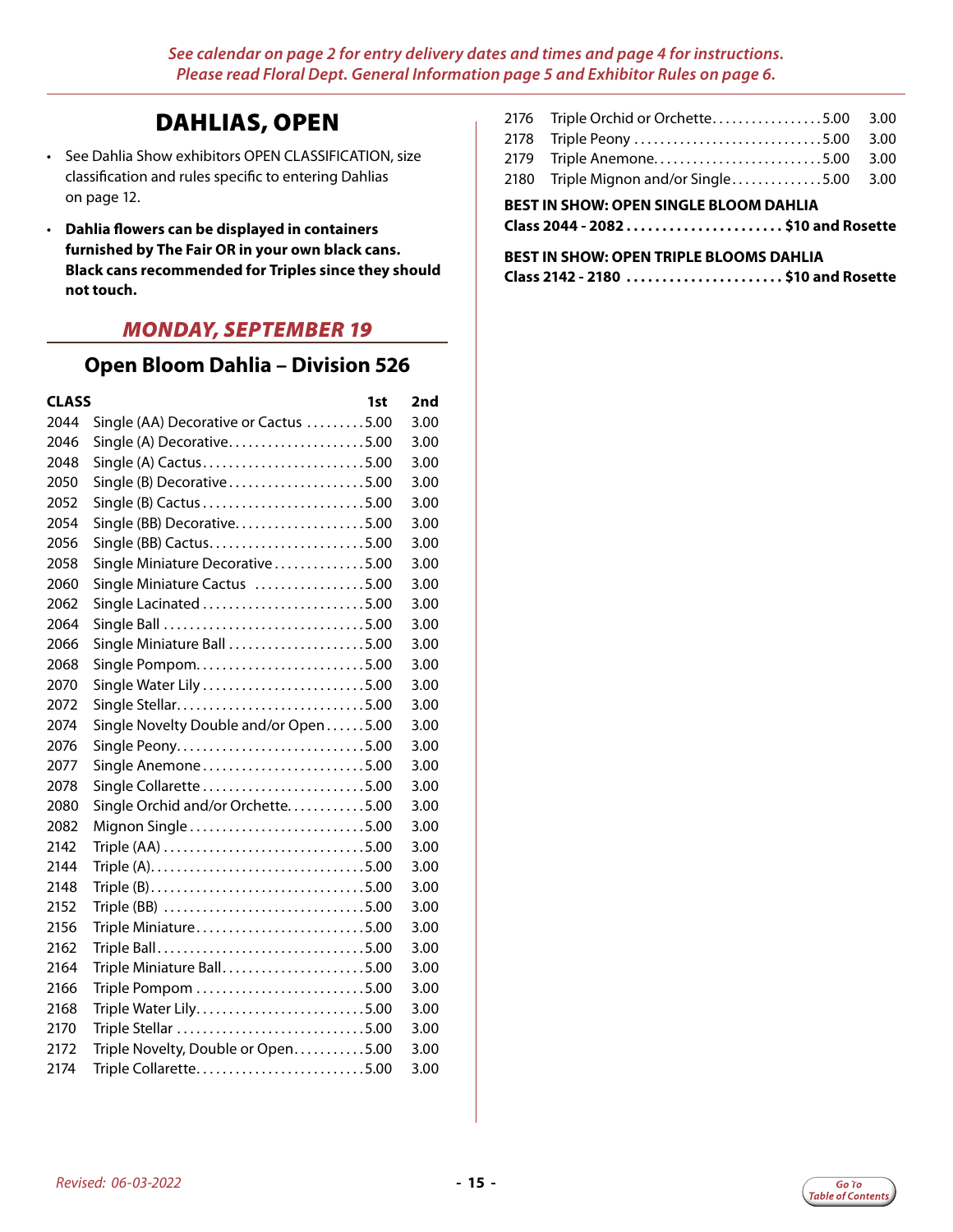## <span id="page-15-0"></span>ROSE SHOWS

#### GENERAL RULES FOR ALL ROSE SHOWS

- **Roses are no longer shown in the Cut Flower Shows, and will be shown only in the Rose Shows.**
- A society membership is not required.
- Correct name and variety of rose and exhibitors name must be indicated on entry.
- All roses must have at least two sets of leaves on each stem.
- Wedging is allowed, but only with wooden wedges; no foam, foliage, etc.
- Members of the Rose Society will be present the morning of the show to help exhibitors with their entries.
- **Exhibitors will be limited to entering two of the same variety for up to six entries in each class.**
- Roses will be judged according to **American Rose Society alphabetical rules**.
- No entries after 9am.
- Judging is at 10am.

## OPEN ROSE SHOW

- Three complete Open Rose shows will be held.
- See rules specific to entering Rose Shows above.
- Open to all rose growers.
- Disbudded or one bloom per stem Grandiflora Roses must be entered with Hybrid Tea Roses.
- Climbing Hybrid Tea Roses should be disbudded like any regular Hybrid Tea or Grandiflora.
- Specimen must be a "bloom", not a bud.
- No grooming agents are allowed on leaves.
- A spray is a speciman with two or more blooms on one main or lateral stem.
- A bud is not a bloom. Open bloom must have stamens showing.

### *SUNDAY, SEPTEMBER 4*

### **Open Roses – First Show – Division 533**

## *SUNDAY, SEPTEMBER 11*

### **Open Roses – Second Show – Division 534**

### *SUNDAY, SEPTEMBER 18*

### **Open Roses – Third Show – Division 535**

#### *PLEASE NOTE:*

Class numbers are the *SAME* for *ALL* Open Rose Show divisions. Please be sure to choose the correct *DIVISION* first, then the class you wish to enter.

#### HYBRID TEAS OR GRANDIFLORAS AND THEIR CLIMBING SPORTS

One bloom per stem without side buds.

| <b>CLASS</b> | 1st                                         | 2nd  |
|--------------|---------------------------------------------|------|
|              |                                             | 3.00 |
|              |                                             | 3.00 |
|              |                                             | 3.00 |
|              |                                             | 3.00 |
| 2408         |                                             | 3.00 |
|              | 2410 U, V, W, X, Y, Z5.00                   | 3.00 |
| 2422         | Open Bloom, stamens showing, any color 5.00 | 3.00 |
|              | 2423 Three stems, one variety 5.00          | 3.00 |
|              |                                             |      |

#### **BEST IN SHOW: ONE ROSE BLOOM**

| Classes 2400 - 2423 \$10 and Rosette |  |
|--------------------------------------|--|
|                                      |  |

#### FLORIBUNDA ROSES ONE SPRAY

| <b>CLASS</b>                   |                              | $1st$ 2nd |      |
|--------------------------------|------------------------------|-----------|------|
|                                |                              |           | 3.00 |
|                                |                              |           | 3.00 |
|                                |                              |           | 3.00 |
|                                |                              |           | 3.00 |
|                                |                              |           | 3.00 |
|                                | 2470 T, U, V, W, X, Y, Z5.00 |           | 3.00 |
| BEST IN SHOW: FLORIBUNDA SPRAY |                              |           |      |

| Classes 2460 - 2470 \$10 and Rosette |  |
|--------------------------------------|--|
|                                      |  |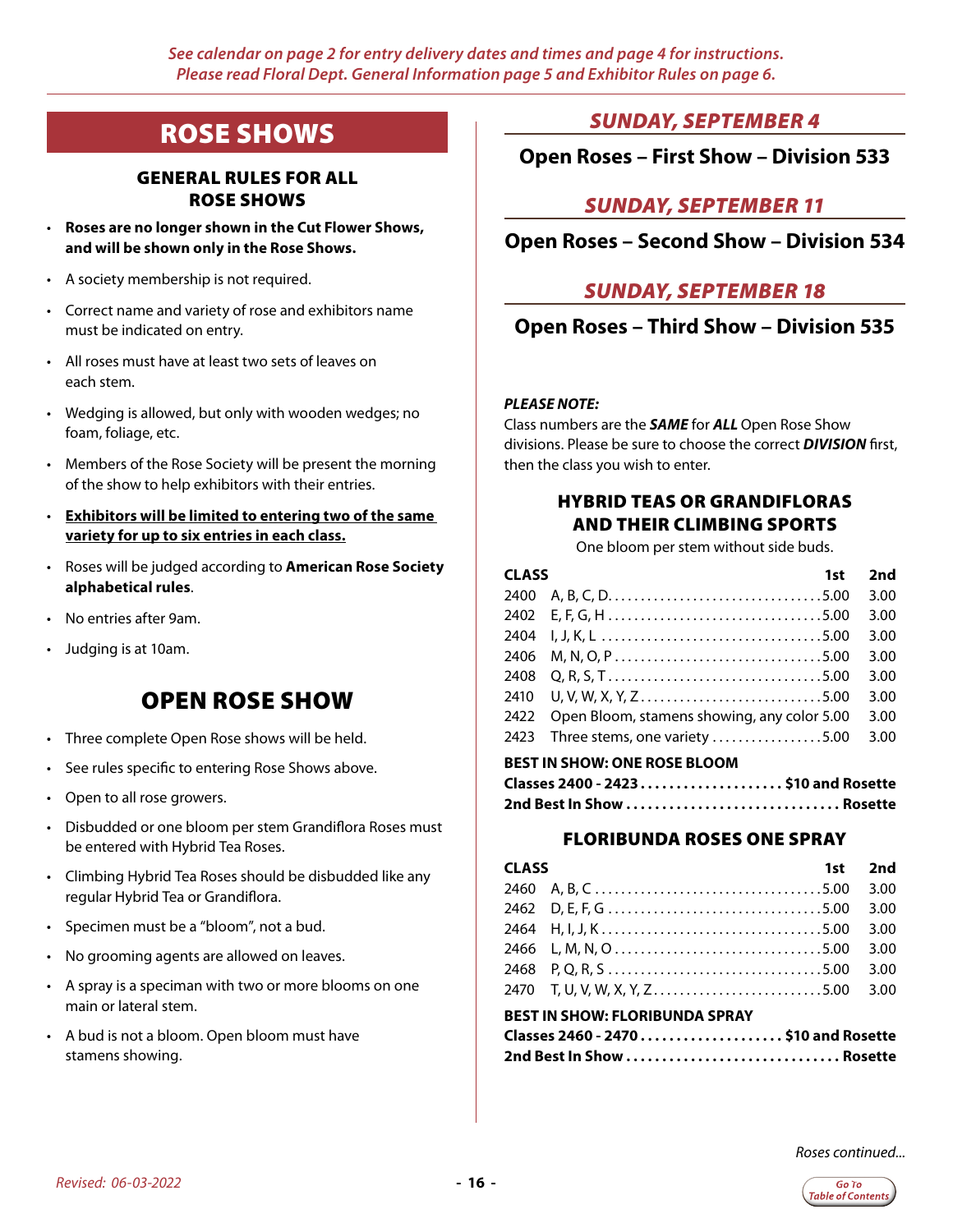#### THREE FLORIBUNDA SPRAYS

| CLASS |                                         | 1st 2nd |
|-------|-----------------------------------------|---------|
|       | 2488 Any Color of One Variety 5.00 3.00 |         |

FLORIBUNDA ONE BLOOM

| <b>CLASS</b> |                         | 1st 2nd |
|--------------|-------------------------|---------|
|              | 2489 Any Color5.00 3.00 |         |

#### CLIMBING ROSES

| <b>CLASS</b> |                                                    | 1st 2nd |  |
|--------------|----------------------------------------------------|---------|--|
|              | 2490 One Spray or Single Bloom5.00 3.00            |         |  |
|              | 2491 Large Flowered Climbers and Ramblers5.00 3.00 |         |  |

### BLOOM CYCLE HYBRID TEA OR GRANDIFLORA

| <b>CLASS</b> |                                             | 1st | 2nd |
|--------------|---------------------------------------------|-----|-----|
| 2492         | Three Blooms of one variety, in one vase as |     |     |
|              | follows; one bud showing color, one bloom   |     |     |
|              | 1/2 to 3/4 open, one bloom fully open with  |     |     |
|              | stamens visible. Stems cut to display bud   |     |     |
|              | on top, decrease to fully opened. Wedges    |     |     |
|              | of rose foliage permissible 6.00            |     |     |

#### HYBRID TEA OR GRANDIFLORA ONE-SPRAY

| <b>CLASS</b> |                                                  | 1st 2nd |
|--------------|--------------------------------------------------|---------|
|              | 2493 Grandiflora, Hybrid Tea, one spray5.00 3.00 |         |

#### POLYANTHUS, SHRUB & OLD GARDEN ROSES

| <b>CLASS</b> |                                              | 1st 2nd |
|--------------|----------------------------------------------|---------|
|              | 2503 Any Shrub Rose, one spray 5.00 3.00     |         |
|              | 2505 Polyanthus, one spray5.00 3.00          |         |
|              | 2506 Old garden, one stem or spray 5.00 3.00 |         |

#### **BEST IN SHOW: SHRUB ROSES**

| Classes 2503 - 2507 \$10 and Rosette |  |
|--------------------------------------|--|
| 2nd Best In Show  Rosette            |  |

#### MINIATURE ROSES ONE BLOOM DISBUDDED

| <b>CLASS</b><br>1st                           |                                                                                                       |  | 2nd  |  |
|-----------------------------------------------|-------------------------------------------------------------------------------------------------------|--|------|--|
| 2510                                          |                                                                                                       |  | 3.00 |  |
| 2512                                          |                                                                                                       |  | 3.00 |  |
| 2514                                          |                                                                                                       |  | 3.00 |  |
| 2516                                          |                                                                                                       |  | 3.00 |  |
| 2518                                          | $Q, R, S, T \ldots \ldots \ldots \ldots \ldots \ldots \ldots \ldots \ldots \ldots \ldots \ldots 5.00$ |  | 3.00 |  |
| 2520                                          | U, V, W, X, Y, Z5.00                                                                                  |  | 3.00 |  |
| <b>BEST IN SHOW: ONE MINIATURE ROSE BLOOM</b> |                                                                                                       |  |      |  |
| Classes 2510 - 2520  \$10 and Rosette         |                                                                                                       |  |      |  |
|                                               |                                                                                                       |  |      |  |

### MINIATURE ROSES THREE BLOOMS DISBUDDED

| <b>CLASS</b><br>1st 2nd |  |      |
|-------------------------|--|------|
|                         |  |      |
|                         |  |      |
|                         |  |      |
|                         |  |      |
|                         |  | 3.00 |
|                         |  |      |
|                         |  |      |

#### **BEST IN SHOW: THREE MINIATURE ROSE BLOOMS Classes 2540 - 2550. . . \$10 and Rosette 2nd Best In Show. . Rosette**

### MINIATURE ROSES OTHER GROUPINGS

| CLASS | 1st                                           | 2nd  |
|-------|-----------------------------------------------|------|
| 2565  |                                               | 4.00 |
| 2566  | Three Sprays, any color of one variety 6.00   | 4.00 |
| 2567  | Nine to 15 Roses, any variety, any color 6.00 | 4.00 |
| 2568  | Open Bloom, 12 petals or more6.00             | 4.00 |
| 2569  | Bloom Cycle: Three miniflora blooms of one    |      |
|       | variety in one vase as follows; one bud       |      |
|       | showing color, one bloom 1/2 to 3/4           |      |
|       | open, one bloom fully open with stamens       |      |
|       | visible. Stems cut to display bud on          |      |
|       | top decrease to fully opened. Wedges          |      |
|       | of rose foliage permissible 6.00              | 4 OO |
|       |                                               |      |

### MINIFLORA ROSES ONE BLOOM DISBUDDED

| <b>CLASS</b> |  | 1st 2nd |
|--------------|--|---------|
|              |  |         |
|              |  |         |
|              |  |         |
|              |  |         |
|              |  |         |
|              |  |         |

#### **BEST IN SHOW: MINIFLORA ROSES**

| Classes 3510 - 3520 \$10 and Rosette |  |
|--------------------------------------|--|
|                                      |  |

#### MINIFLORA ROSES OTHER GROUPINGS

| 3522 Miniflora, one spray, any color5.00 3.00     |  |
|---------------------------------------------------|--|
| 3524 Miniflora, three blooms, any color 5.00 3.00 |  |
| 3526 Miniflora, open bloom, any color 5.00 3.00   |  |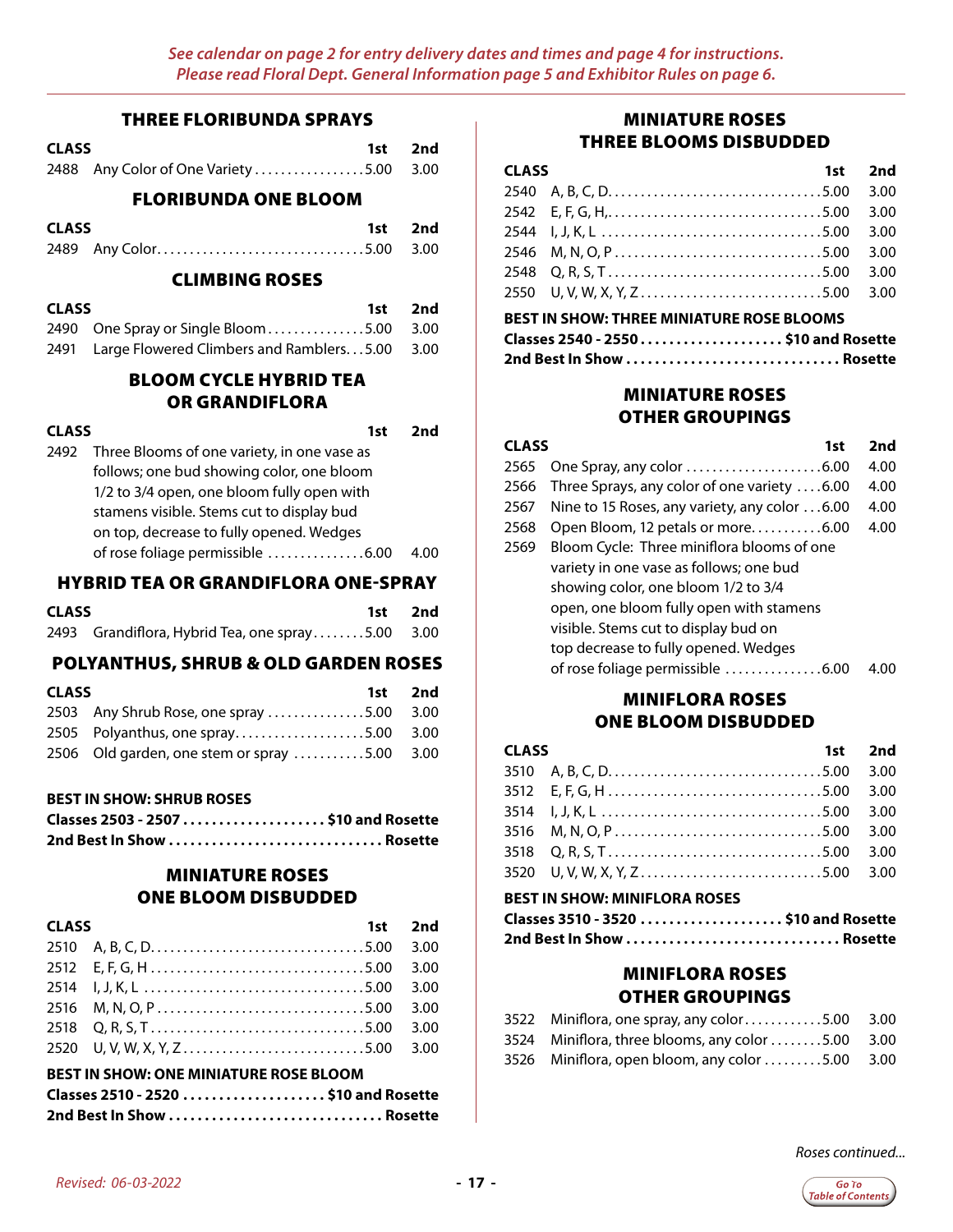## NOVICE ROSE SHOW

- Two complete Novice Rose shows will be held.
- See rules specific to entering Rose Shows on page 16.
- A Novice is one who has won ten or fewer blue ribbons. Exhibitors may continue in Novice until their blue ribbons total ten
- If you enter as a Novice, you may not enter the Open Rose Shows.
- All roses must have two sets of leaves on each stem.
- Correct name and variety of rose and exhibitors name must be indicated on entry.
- See General Riles for all rose shows on page 16.

### *SUNDAY, SEPTEMBER 4*

**Novice Rose – First Show – Division 539**

### *SUNDAY, SEPTEMBER 11*

### **Novice Rose – Second Show – Division 540**

### *SUNDAY, SEPTEMBER 18*

**Novice Rose – Third Show – Division 541**

#### *PLEASE NOTE:*

Class numbers are the *SAME* for *ALL* Novice Rose Show divisions. Please be sure to choose the correct *DIVISION* first, then the class you wish to enter.

### HYBRID TEAS CLIMBING HYBRID TEAS GRANDIFLORAS

One bloom per stem, without side buds.

| <b>CLASS</b><br>1st |                                        | 2nd  |
|---------------------|----------------------------------------|------|
| 2580                | White, Near White and White Blends5.00 | 3.00 |
| 2581                | Pink and Pink Blends5.00               | 3.00 |
| 2582                | Red and Red Blends5.00                 | 3.00 |
| 2583                | Yellow and Yellow Blends 5.00          | 3.00 |
| 2584                | Orange and Orange Blends, Orange-Red,  |      |
|                     | Orange-Pink, Russet, Apricot and       |      |
|                     | Apricot Blends5.00                     | 3.00 |
| 2585                | Mauve and Mauve Blends5.00             | 3.00 |
| 2586                | Open Bloom, stamens showing 5.00       | 3.00 |

#### OTHER ROSES

| CLASS<br>1st                     |                                              | 2nd  |
|----------------------------------|----------------------------------------------|------|
| 2587                             | Hybrid Teas and Grandifloras, one spray 5.00 | 3.00 |
| 2588                             | Floribundas, one bloom5.00                   | 3.00 |
| 2589                             | Floribundas, one spray5.00                   | 3.00 |
| 2591                             | Polyantha, one stem 5.00                     | 3.00 |
| 2593                             | Shrub, one stem or one spray 5.00            | 3.00 |
| 2595                             | Miniature or Minifora, one                   |      |
|                                  | bloom, singly grown, any color5.00           | 3.00 |
| 2596                             | Miniature or Miniflora, open                 |      |
|                                  | bloom, stamens showing 5.00                  | 3.00 |
| 2597                             | Miniature or Miniflora, one spray 5.00       | 3.00 |
| <b>BEST IN SHOW: NOVICE ROSE</b> |                                              |      |

**Classes 2580 - 2597. . . \$10 and Rosette**

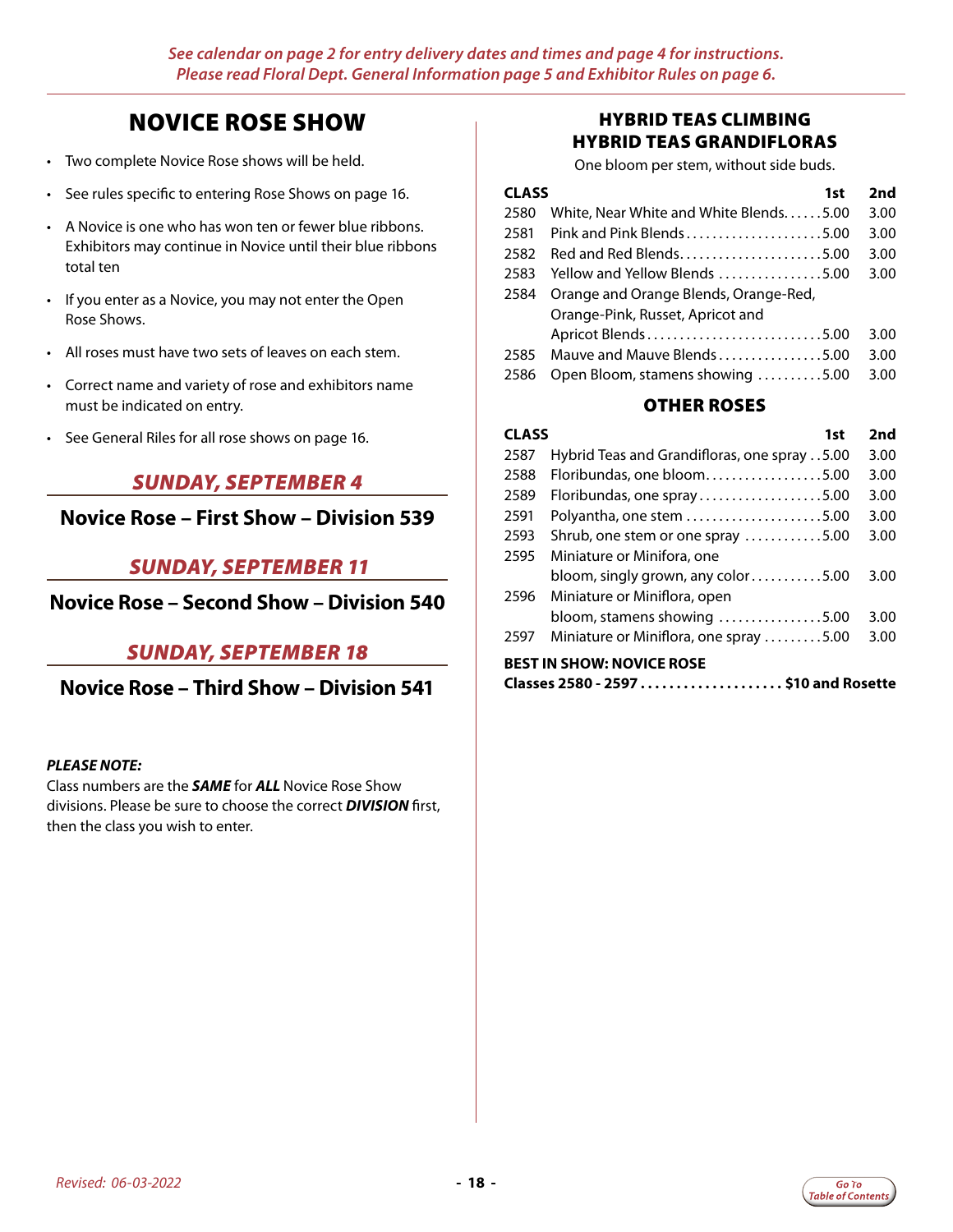## ORCHID SHOW

- <span id="page-18-0"></span>• Plants exhibited in competition must be properly labeled.
- Name and parentage, if a hybrid, must be indicated on entry.
- Plants not entered in the proper class may be automatically disqualified.
- No plant may be entered in more than one class. However, an exhibitor wishing to enter their first show orchids into the second show MUST enter the second show using second show tags and numbers.
- All plants entered by an exhibitor must be entered in the same division.

## *SATURDAY, SEPTEMBER 3*

### **Orchid – First Show – Division 542**

## *SATURDAY, SEPTEMBER 17*

### **Orchid – Second Show – Division 543**

**PLEASE NOTE:** Class numbers are the *SAME* for *BOTH* Orchid Show divisions. Please be sure to choose the correct *DIVISION* first, then the class you wish to enter.

### CATTLEYA ALLIANCE

| <b>CLASS</b> |                                           | 1st 2nd |
|--------------|-------------------------------------------|---------|
|              | 2610 Hybrid - Cattleya miniature8.00 6.00 |         |
|              | 2616 Hybrid - Cattleya standard 8.00 6.00 |         |
|              |                                           |         |

### ONCIDIUM ALLIANCE

Enter intergeneric hybrids in the class they most resemble

|      | <b>CLASS</b><br>1st                          |      |
|------|----------------------------------------------|------|
| 2621 | Oncidium Species, exc. Equitants8.00         | 6.00 |
| 2622 | Oncidium Hybrids, exc. Equitants. 8.00       | 6.00 |
| 2623 | Oncidium Equitants8.00                       | 6.00 |
| 2625 | Miltonia, Colombian (Pansy Flowered)         |      |
|      | Species and Hybrids 8.00                     | 6.00 |
| 2626 | Miltonia, Brazilian Species and Hybrids 8.00 | 6.00 |
| 2627 | Brassia, Species and Hybrids8.00             | 6.00 |
| 2628 | Other Species and Hybrids, including8.00     | 6.00 |
| 2629 | Intergeneric hybrids 8.00                    | 6.00 |

#### PAPHIOPEDILUM ALLIANCE

| <b>CLASS</b> |                                         | 1st 2nd |
|--------------|-----------------------------------------|---------|
|              | 2630 Any Paphiopedilum Hybrid 8.00 6.00 |         |
|              | 2631 Any Paphoipedilum Species8.00      | 6.00    |
|              | 2636 Phragmipedium Hybrids 8.00 6.00    |         |
|              | 2637 Phragmipedium Species 8.00 6.00    |         |

#### PHALAENOPSIS ALLIANCE

| <b>CLASS</b> |                                                                                                                                                                                                     |
|--------------|-----------------------------------------------------------------------------------------------------------------------------------------------------------------------------------------------------|
|              | - 6.00                                                                                                                                                                                              |
|              |                                                                                                                                                                                                     |
|              |                                                                                                                                                                                                     |
|              |                                                                                                                                                                                                     |
|              |                                                                                                                                                                                                     |
|              | 1st 2nd<br>2638 Hybrid - White and Red Lips8.00<br>2639 Hybrid - Pink including strips8.00 6.00<br>2641 Hybrid - Yellow and yellow bars 8.00 6.00<br>2642 Hybrids - art shades or novelty 8.00 6.00 |

#### OTHER HYBRIDS OR SPECIES

|                                                          | <b>CLASS</b><br>1st                          |      |
|----------------------------------------------------------|----------------------------------------------|------|
| 2644                                                     | Cymbidium8.00                                | 6.00 |
| 2645                                                     | Dendrobium, Hybrids8.00                      | 6.00 |
| 2646                                                     | Dendrobium, Species 8.00                     | 6.00 |
| 2647                                                     | Vandaceous and Allied8.00                    | 6.00 |
| 2648                                                     | Pleurothallidinae 8.00                       | 6.00 |
| 2649                                                     | Angraecoid8.00                               | 6.00 |
| 2650                                                     | Jewel Orchids (judged on foliage) 8.00       | 6.00 |
| 2651                                                     | Other, under 8" excluding inflorescence 8.00 | 6.00 |
| 2652                                                     | Other, over 8" excluding inflorescence8.00   | 6.00 |
| <b>BEST IN SHOW:</b><br>Orchid Bloom \$10 and Rosette    |                                              |      |
| <b>BEST IN SHOW:</b><br>Orchid Culture  \$10 and Rosette |                                              |      |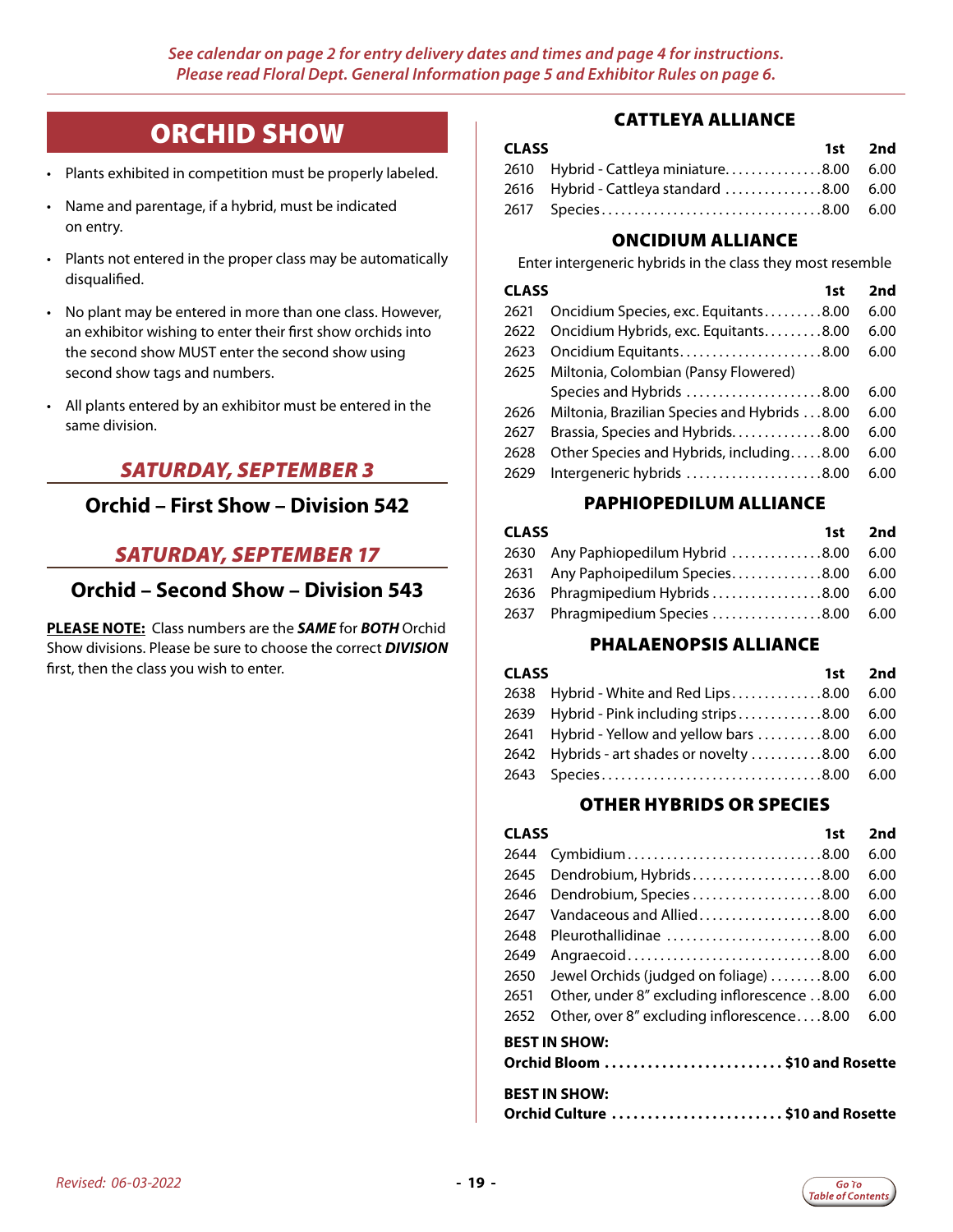## FUCHSIA SHOW

- <span id="page-19-0"></span>• Open to all fuchsia growers.
- A society membership in not required.
- **Exhibitor is limited to three entries in each class.**
- Hanging baskets must have hanging apparatus attached.
- *Pick up pots from 1st show on Sept. 10 & 11*

#### *THURSDAY, SEPTEMBER 1*

#### **First Fuchsia Show – Division 544**

### *MONDAY, SEPTEMBER 12*

## **Second Fuchsia Show – Division 560**

|                              | <b>CLASS</b><br>1st                         |      |
|------------------------------|---------------------------------------------|------|
| 2700                         | Hanging Basket, single or double            |      |
|                              | blossoms8.00                                | 6.00 |
| 2706                         | Upright/Shrub/Bush, single or double        |      |
|                              | blossoms8.00                                | 6.00 |
| 2708                         | Upright/Shrub/Bush, variegated foliage 8.00 | 6.00 |
| 2710                         | Wall Box, any worthy specimen. 8.00         | 6.00 |
| 2712                         | Standard (Tree), any worthy specimen8.00    | 6.00 |
| <b>BEST IN SHOW: FUCHSIA</b> |                                             |      |

|  | Classes 2700 - 2712 \$10 and Rosette |
|--|--------------------------------------|
|--|--------------------------------------|

## GERANIUM SHOW

- **Exhibitor is limited to three entries in each class.**
- Hanging baskets must have hanging apparatus attached.
- *Pick up pots from 1st show on Sept. 10 & 11*

### *THURSDAY, SEPTEMBER 1*

#### **First Geranium Show – Division 545**

#### *MONDAY, SEPTEMBER 12*

### **Second Geranium Show – Division 561**

| <b>CLASS</b> |                                                                | 1st 2nd |
|--------------|----------------------------------------------------------------|---------|
|              | 2780 One Hanging Basket, any type bloom 8.00 6.00              |         |
|              | 2785 One Hanging Basket, any type leaves8.00 6.00              |         |
|              | 2790 Pots or Boxes, any type bloom $\dots\dots\dots 8.00$ 6.00 |         |
|              | 2795 Pots or Boxes, any type leaves8.00 6.00                   |         |

## **BEST IN SHOW: GERANIUM**

**Classes 2780 - 2795. . . \$10 and Rosette**

## MINI GARDEN & DECORATIVE **HORTICULTURE**

- **Exhibitor is limited to three entries in each class.**
- Accessories are highly recommended in all categories.
- All plants must be identified and named in all entry's.
- Watering instructions must be submitted with your entry.
- Containers must not exceed 18 inches in diameter, must not weigh over 20 pounds, and must be clean.
- Hens & chicks and sedums are allowed in your container but must not be the dominate plant.
- *Pick up pots from 1st show on Sept. 10 & 11*

### *THURSDAY, SEPTEMBER 1*

## **First Mini Garden & Decorative Horticulture Show – Division 556**

## *MONDAY, SEPTEMBER 12*

## **Second Mini Garden & Decorative Horticulture Show – Division 555**

| <b>CLASS</b>                                                   | 1st                                         | 2nd  |
|----------------------------------------------------------------|---------------------------------------------|------|
| 3600                                                           | Mini Garden under 6" in any direction 8.00  | 6.00 |
| 3602                                                           | Mini Garden under 12" in any direction 8.00 | 6.00 |
| 3604                                                           | Terrarium Garden in a container of your     |      |
|                                                                |                                             | 6.00 |
| 3606                                                           | Mini Herb Garden under 12" of your          |      |
|                                                                |                                             | 6.00 |
| 3608                                                           | Mini Herb Garden 12" to 18"with four or     |      |
|                                                                | more plants 8.00                            | 6.00 |
| 3610                                                           | Faerie / Novelty theme Garden (must         |      |
|                                                                | name theme) under 12" with three or         |      |
|                                                                | more plants 8.00                            | 6.00 |
| 3612                                                           | Faerie / Novelty theme Garden (must         |      |
|                                                                | name theme) 12" to 18" with four or         |      |
|                                                                | more plants 8.00                            | 6.00 |
| <b>BEST IN SHOW: MINI GARDEN &amp; DECORATIVE HORTICULTURE</b> |                                             |      |
| Classes 3600 - 3612  \$10 and Rosette                          |                                             |      |

*Revised: 06-03-2022* **- 20 -**

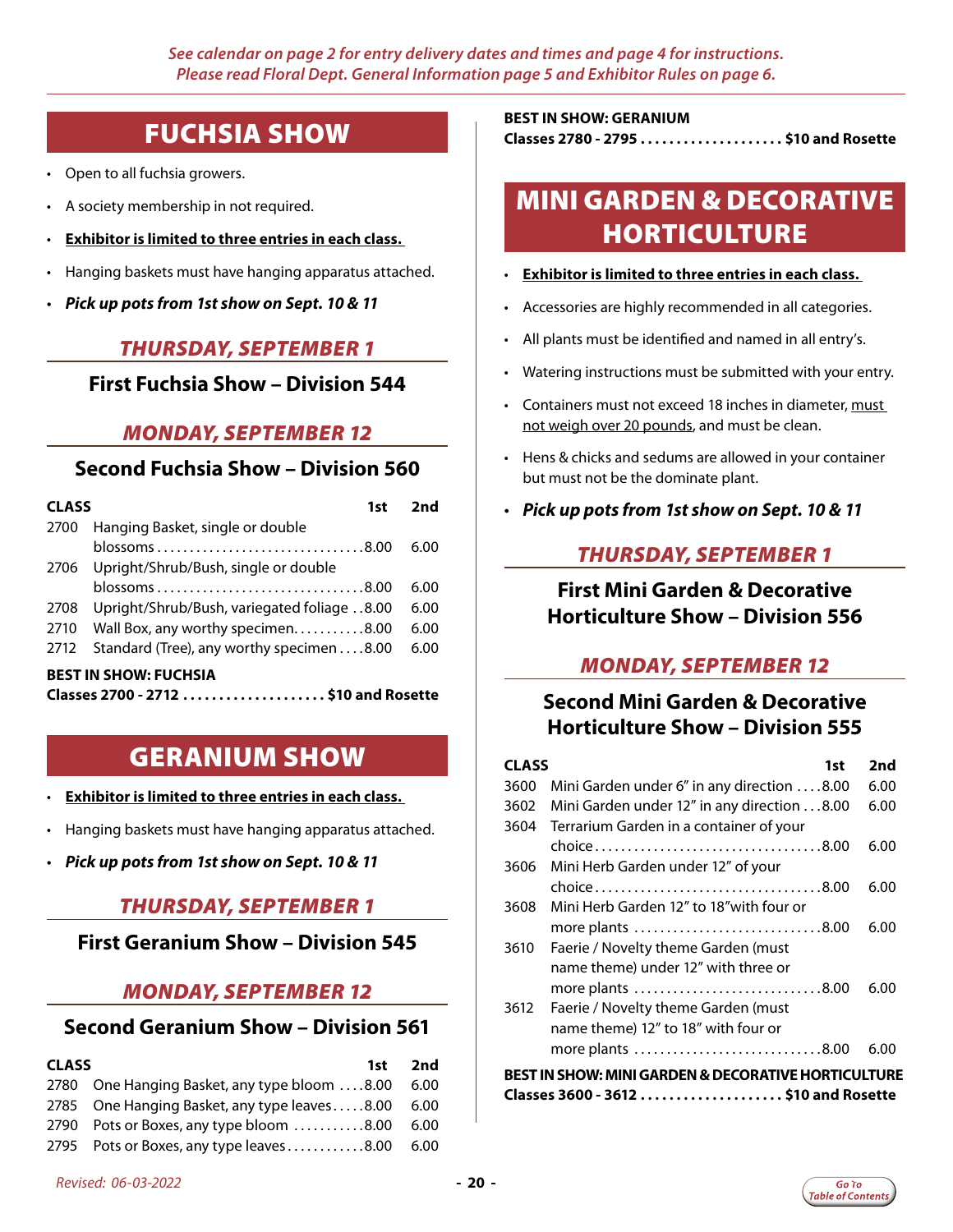## <span id="page-20-0"></span>OUTDOOR PATIO CONTAINERS

- **Exhibitor is limited to three entries in each class.**
- All plants must be identified and named in all entry's.
- Watering instructions must be submitted with your entry.
- Containers must not exceed 18 inches in diameter, must not weigh over 20 pounds, and must be clean.
- Hens & chicks and sedums are allowed in your container but must not be the dominate plant.
- *Pick up pots from 1st show on Sept. 10 & 11*

### *THURSDAY, SEPTEMBER 1*

**First Outdoor Patio Containers Show – Division 557**

### *MONDAY, SEPTEMBER 12*

## **Second Outdoor Patio Containers Show – Division 562**

| <b>CLASS</b>                                  | 1st                                       | 2nd  |
|-----------------------------------------------|-------------------------------------------|------|
| 3634                                          | Basket centerpiece, mixed, (max 18" long, |      |
|                                               | 12" wide, 10" tall) with handle 8.00      | 6.00 |
| 3636                                          | <b>Table Top Container</b>                |      |
|                                               | any type or color8.00                     | 6.00 |
| 3638                                          | Hanging Basket, (less than three plant    |      |
|                                               | varieties), with handle8.00               | 6.00 |
| 3640                                          | Hanging Basket, (three or more plant      |      |
|                                               | varieties), with handle8.00               | 6.00 |
| 3642                                          | Patio / Porch Container                   |      |
|                                               | (less than three plant varieties)8.00     | 6.00 |
| 3644                                          | Patio / Porch Container                   |      |
|                                               | (three or more plant varieties)8.00       | 6.00 |
| 3648                                          | Window Box ( <b>less than</b> three plant |      |
|                                               | varieties) 8.00                           | 6.00 |
| 3650                                          | Window Box (three or more plant           |      |
|                                               | varieties) 8.00                           | 6.00 |
| <b>BEST IN SHOW: OUTDOOR PATIO CONTAINERS</b> |                                           |      |

#### **Classes 3630 - 3650. . . \$10 and Rosette**

## JUNIOR FLORICULTURE

- **Juniors must be present and accompanied by an adult to enter their exhibit. It must be the juniors own design and flowers.**
- Open to anyone five through 18 years of age who has grown their own entry. Name of variety should be indicated on entry.
- **Exhibitors are limited to three entries in each class, providing they are a different variety or color.**
- If a class calls for more than one stem, all must be the same length and the flower the same size and color - uniform.
- A spray is a main stem with branches and three or more blooms.
- Disbudded means the removal of lateral buds along the stem of a flower to promote the development of a large terminal bloom for exhibition purposes.

## *SATURDAY, SEPTEMBER 17*

## **Junior Floriculture Cut Flower Show – Division 546**

### JUNIOR FLORICULTURE – DAHLIAS

- See rules specific to Dahlia Shows on page 12. Dahlias must be disbudded (see above) with at least one set of foliage
- Three bloom entries are to be one variety per class entry.

| <b>CLASS</b> |                                         | 1st 2nd |
|--------------|-----------------------------------------|---------|
|              |                                         |         |
|              |                                         |         |
|              | 2804 Single Bloom (Miniature) 6.00 4.00 |         |
|              | 2806 Three Blooms, one variety6.00 4.00 |         |

#### JUNIOR FLORICULTURE – CUT FLOWERS: ANNUALS

| <b>CLASS</b> | 1st                                         | 2nd  |
|--------------|---------------------------------------------|------|
|              |                                             | 4.00 |
|              | 2822 Calendulas, three stems6.00            | 4.00 |
|              |                                             | 4.00 |
|              | 2826 Sunflowers, one stem, any variety 6.00 | 4.00 |
| 2828         |                                             | 4.00 |
| 2830         | Bachelor Buttons, three blooms,             |      |
|              | same color and variety6.00                  | 4.00 |
|              | 2832 Any Other Annual, one stem 6.00        | 4.00 |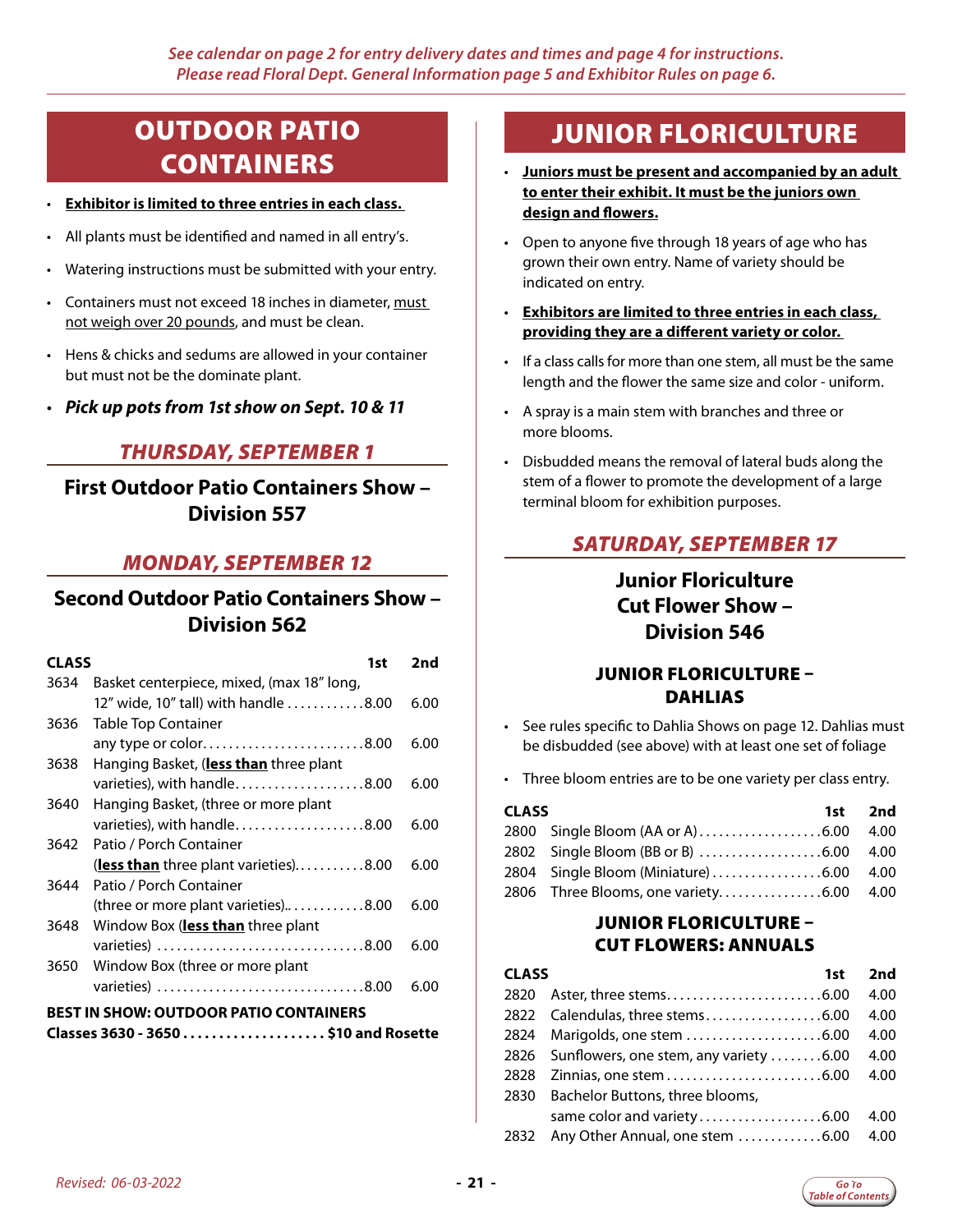### JUNIOR FLORICULTURE – CUT FLOWERS: PERENNIALS

| <b>CLASS</b> |                                               | 1st 2nd |
|--------------|-----------------------------------------------|---------|
|              |                                               | - 4.00  |
|              | 2842 Chrysanthemum, one stem 6.00 4.00        |         |
|              |                                               |         |
|              |                                               |         |
|              | 2848 Any Other Perennials, one stem 6.00 4.00 |         |

#### **BEST IN SHOW: JUNIOR CUT FLOWER**

## *SATURDAY, SEPTEMBER 17*

## **Junior Floriculture Potted Plants – Division 547**

- Potted plant entries must be grown by exhibitor or in his or her possession for three months. Typical outdoor grown plants are not allowed, except Class 2850 Cacti or Succulent.
- All plant materials must be properly groomed, conditioned and named.

| <b>CLASS</b> | 1st 2nd |
|--------------|---------|
|              |         |
|              |         |
|              |         |

#### **BEST IN SHOW: JUNIOR FLORICULTURE**

| Classes 2850 - 2856 \$10 and Rosette |
|--------------------------------------|
|--------------------------------------|

## *SATURDAY, SEPTEMBER 17*

## **Junior Floriculture Artistic Design – Division 548**

- Open to anyone, five through 18 years old. Exhibitors will be divided according to their age. (A)  $5 - 8$  years; (B) 9 – 12 years; (C) 13 – 18 years.
- Plant material must be used in all classes (fresh and/or dried), but no fresh fruit is to be used in any design. No artificial flowers or foliage permitted.
- One or more accessories may be used in all designs. If using accessories or more than one container, arrangement must be on a base to facilitate possible moving. Designs under 8" must use components relative in size.
- The Fair will exercise all care possible, but cannot be held responsible for loss, damage, and/or injury to property or persons. Please mark all containers & accessories with name.
- One entry to a class, but individual exhibitor may enter as many classes as desired.
- **Entries are to be entered in the Floral Building before 8:45 am on day of contest.** Entries are limited to 18" x 18" no restrictions on height. Judging starts at 10 am.

| CLASS<br>1st                                  |                                            | <b>and</b> |  |
|-----------------------------------------------|--------------------------------------------|------------|--|
| 2960                                          | "Happy Holidays" (must have one red        |            |  |
|                                               | and one green container using              |            |  |
|                                               | accessories)12.00                          | 8.00       |  |
|                                               | 2961 "Halloween" (orange, green, black and |            |  |
|                                               | gold design using accessories) 12.00       | 8.00       |  |
| 2962                                          | "The Daffodil Parade" (using green and     |            |  |
|                                               | gold foliage and showing motion) 12.00     | 8.00       |  |
|                                               | 2964 "The Farmer's Market" (using flowers, |            |  |
|                                               | fruit, vegetables and accessories)12.00    | 8.00       |  |
| <b>BEST IN SHOW: JUNIOR - ARTISTIC DESIGN</b> |                                            |            |  |

## **Classes 2960 - 2964. . . \$10 and Rosette**

## *SATURDAY, SEPTEMBER 17*

## **Junior Floriculture Outdoor Patio Containers – Division 558**

- Open to anyone, 5 18 years old. Exhibitors will be divided according to their age. (A)  $5 - 8$  years; (B)  $9 - 12$  years; (C) 13 – 18 years.
- All plants must be identified and named in all entries.
- Watering instructions must be submitted with your entry.
- All entries will remain on display through the end of the Washington State Fair. They can be picked up on Monday, Sept. 27.

| <b>CLASS</b><br>1st                                  |                                        |  | 2nd  |
|------------------------------------------------------|----------------------------------------|--|------|
| 3686                                                 | Hanging Basket, (less than three plant |  |      |
|                                                      | varieties), with handle8.00            |  | 6.00 |
| 3690                                                 | Hanging Basket, (three or more plant   |  |      |
|                                                      | varieties), with handle8.00            |  | 6.00 |
| 3694                                                 | Patio / Porch Container8.00            |  | 6.00 |
| 3702                                                 | Patio/Porch Container with             |  |      |
|                                                      | garden vegetables8.00                  |  | 6.00 |
| 3710                                                 | Window Box8.00                         |  | 6.00 |
| 3714                                                 | Window Box (three or more plant        |  |      |
|                                                      |                                        |  | 6.00 |
| <b>BEST IN SHOW: JUNIOR OUTDOOR PATIO CONTAINERS</b> |                                        |  |      |
|                                                      |                                        |  |      |

*Junior Floriculture continued...*

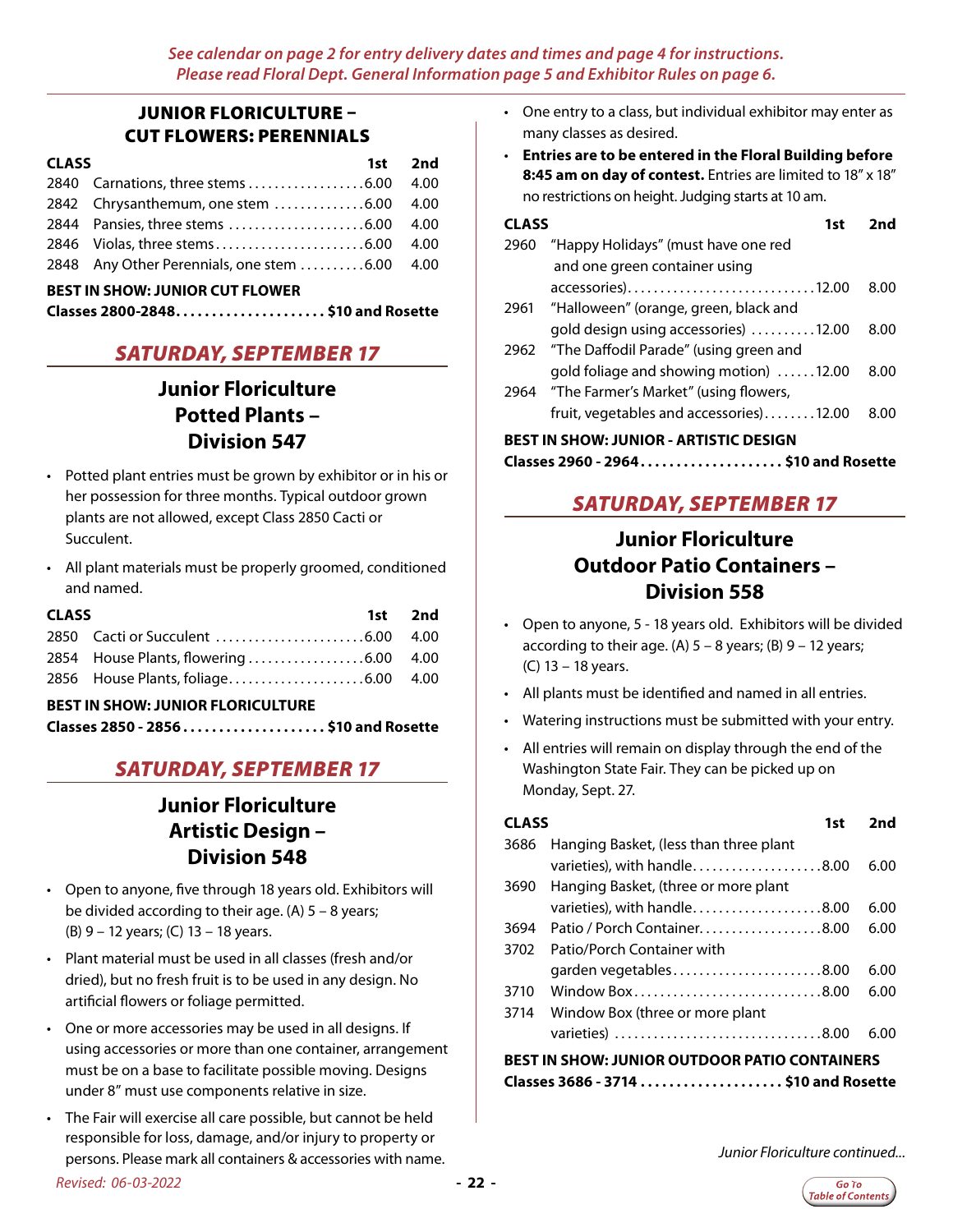## ARTISTIC DESIGN

- <span id="page-22-0"></span>• There will be six individual artistic design shows; Exhibitors are invited to enter all shows.
- Open to all amateur flower arrangers.
- Rocks and weathered wood may be painted, dyed, varnished, etc., but no dyed or tinted fresh plant material may be used.
- No artificial flowers or foliage, no plastic or ribbon flowers allowed.
- One or more accessories may be used in all designs. If using accessories or more than one container, arrangements must be on a base to facilitate possible moving.
- All fresh flower designs must be cut flowers, not potted unless stated and have suitable container to hold water.
- The Fair will exercise all care possible but cannot be held responsible for loss, damage, and/or injury to property or persons.
- Please mark all containers and accessories with exhibitor's name.
- Exhibitors will be divided according to their experience: **Y - YOUTH**: Ages 5 – 18 years
	- **N NOVICE**: One who has never won more than three blue ribbons in design in any show.
	- **A AMATEUR**: One who has won four to 15 blue ribbons in design in any show.
	- **AA ADVANCED AMATEUR**: One who has won 16 30 blue ribbons in design in any show.
	- **AAA ADVANCED AMATEUR**: One who has won more than 30 blue ribbons in design in any show.
- Each entry must show exhibitor's status by use of the letters Y, N, A, AA, or AAA.
- One entry allowed per class, but individual exhibitor may enter as many classes as desired. YOUTH may ONLY enter classes designated "Youth Only".
- Entries are not to exceed 22" x 22", with no restrictions on height.

## *THURSDAY, SEPTEMBER 1*

## **Artistic Design – First Show – Division 549**

### TREATS & EATS

## ADULTS ONLY **CLASS 1st 2nd** 3010 "Italian Dinner" (using breadsticks, red, white and green flowers $)$ .................12.00 8.00 3011 "Fair Burger" (mass design) .............12.00 8.00 3012 "Decorated Birthday Surprise" (either a slice of cake or a round cake made of flowers). . 12.00 8.00 3013 "Candy Delight" (using wrapped candy in a tall design) . . . . . . . . . . . . . . . . . 12.00 8.00 YOUTH ONLY **CLASS 1st 2nd** 3015 "Rainbows & Lollipops" (use wrapped candy to show movement.............12.00 8.00 3016 "Strawberry Sundae" (designer's choice of flowers and accents)...........12.00  $8.00$ **BEST IN SHOW: ARTISTIC DESIGN**

| Class 3010 - 3013 Adult  \$10 and Rosette |  |
|-------------------------------------------|--|
| Class 3015 - 3016 Youth  \$10 and Rosette |  |

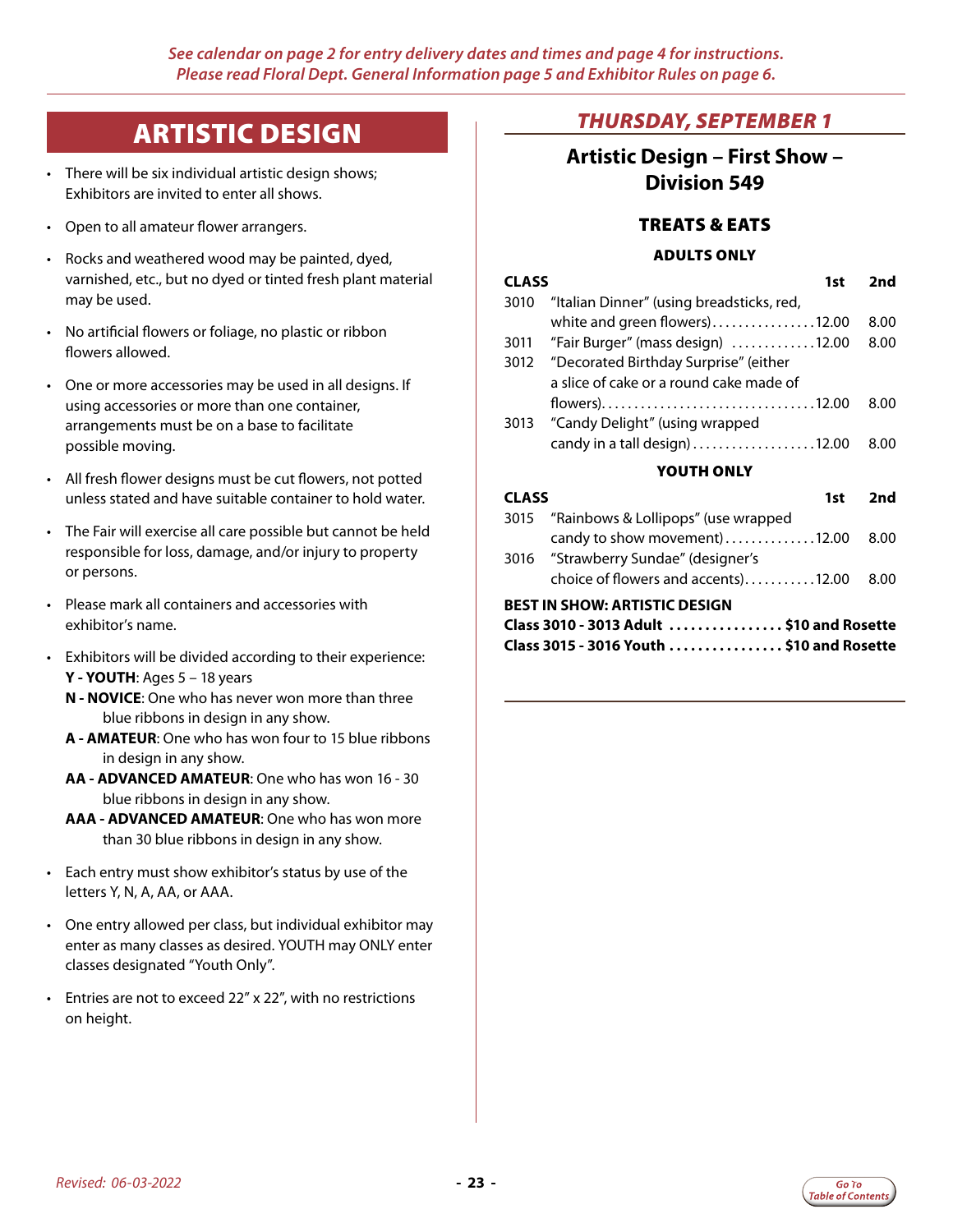### *MONDAY, SEPTEMBER 5*

**Artistic Design – Second Show – Division 550** BEACH RETREAT ADULTS ONLY

| <b>CLASS</b> | 1st                                           | 2nd  |
|--------------|-----------------------------------------------|------|
| 3020         | "Sandy Grasses" (use beach elements,          |      |
|              | show movement $\vert$ 12.00                   | 8.00 |
| 3021         | "Sea Creature" (create something              |      |
|              | you might see in the ocean) 12.00             | 8.00 |
|              | 3022 "Clam Bake" (clam shells must be         |      |
|              | incorporated in your design) 12.00            | 8.00 |
|              | 3023 "The World is your Oyster" (use a string |      |
|              | of pearls to imply movement)12.00             | 8.00 |
|              |                                               |      |

#### YOUTH ONLY

| <b>CLASS</b> | 1st i                                   | 2nd  |
|--------------|-----------------------------------------|------|
|              | 3025 "Design a Sand Sculpture"          |      |
|              | (use grasses and shells you'd see       |      |
|              | at the beach) 12.00                     | 8.00 |
|              | 3026 "Ahoy There Sailor" (floral design |      |
|              |                                         | 8.00 |
|              | DECT IN CUOW, ADTICTIC DECICNI          |      |

#### **BEST IN SHOW: ARTISTIC DESIGN**

| Class 3020 - 3023 Adult \$10 and Rosette |  |
|------------------------------------------|--|
| Class 3025 - 3026 Youth \$10 and Rosette |  |

### *SATURDAY, SEPTEMBER 10*

## **Artistic Design – Third Show – Division 551**

#### MILITARY RESPECT ADULTS ONLY

| <b>CLASS</b> | 1st                                      | 2nd  |
|--------------|------------------------------------------|------|
| 3030         | "Army Salute" (using green & blue        |      |
|              |                                          | 8.00 |
|              | 3031 "Airforce - Up & Away" (tall design |      |
|              | incorporating a star) 12.00              | 8.00 |
| 3032         | "Navy/Coast Gaurd" (must use water and   |      |
|              | the colors blue & green)12.00            | 8.00 |
| 3033         | "USMC" (green camo print or tan          |      |
|              | & brown)12.00                            | 8 00 |
|              |                                          |      |

#### YOUTH ONLY

| <b>CLASS</b> |                                                         | 1st | 2nd |
|--------------|---------------------------------------------------------|-----|-----|
|              | 3035 "Star Spangle Banner" (red, white and              |     |     |
|              | blue - showing movement). 12.00 8.00                    |     |     |
|              | 3036 "Patriotic Design" (must use a USA flag 12.00 8.00 |     |     |

#### **BEST IN SHOW: ARTISTIC DESIGN**

| Class 3030 - 3033 Adult  \$10 and Rosette |  |
|-------------------------------------------|--|
| Class 3035 - 3036 Youth \$10 and Rosette  |  |

### *WEDNESDAY, SEPTEMBER 14*

## **Artistic Design – Fourth Show – Division 552** LAZY SATURDAY AFTERNOON

#### ADULTS ONLY

|                                          | ADULI 3 UNLI                             |      |  |
|------------------------------------------|------------------------------------------|------|--|
| <b>CLASS</b>                             | 1st                                      | 2nd  |  |
| 3040                                     | "Afternoon Tea" (must use a tea pot      |      |  |
|                                          | or teacup in design) 12.00               | 8.00 |  |
| 3041                                     | "Musical Afternoon" (incorporate         |      |  |
|                                          | musical notes in your design) 12.00      | 8.00 |  |
|                                          | 3042 "Eveything is Popping Up Daisies"   |      |  |
|                                          | (show expression of happiness) 12.00     | 8.00 |  |
| 3043                                     | "Garden Delight" (use a mixture of       |      |  |
|                                          | flowers and succulents) 12.00            | 8.00 |  |
| YOUTH ONLY                               |                                          |      |  |
| <b>CLASS</b>                             | 1st                                      | 2nd  |  |
| 3045                                     | "Your Favorite Hobby" (use props &       |      |  |
|                                          | flowers to distinguish your hobby) 12.00 | 8.00 |  |
| 3046                                     | "Your Favorite TV Show" (use props,      |      |  |
|                                          | flowers and greens)                      |      |  |
| <b>BEST IN SHOW: ARTISTIC DESIGN</b>     |                                          |      |  |
| Class 3040 - 3043 Adult \$10 and Rosette |                                          |      |  |
|                                          |                                          |      |  |

### *SATURDAY, SEPTEMBER 17*

## **Artistic Design – Fifth Show – Division 553**

#### EXPRESSIONS OF FALL

#### ADULTS ONLY

| <b>CLASS</b> | 1st                                           | 2nd  |
|--------------|-----------------------------------------------|------|
| 3050         | "Head Over Heels" (fall colored               |      |
|              | arrangement in a high heel shoe) 12.00        | 8.00 |
|              | 3051 "Exreme Scream" (cylindrical forms       |      |
|              | throughout the design in fall colors) 12.00   | 8.00 |
|              | 3052 "Big Foot" (tall design with vibrant and |      |
|              | natural colors that show motion) 12.00        | 8.00 |
| 5033         | "Autumn's Ending" (designer's choice          |      |
|              | using fall colors) 12.00                      | 8.00 |
|              | YOUTH ONLY                                    |      |

#### See Junior Artistic Design on page 22 to enter in the Junior Floriculture divisions.

## **BEST IN SHOW: ARTISTIC DESIGN**

*Artistic Design continued...*